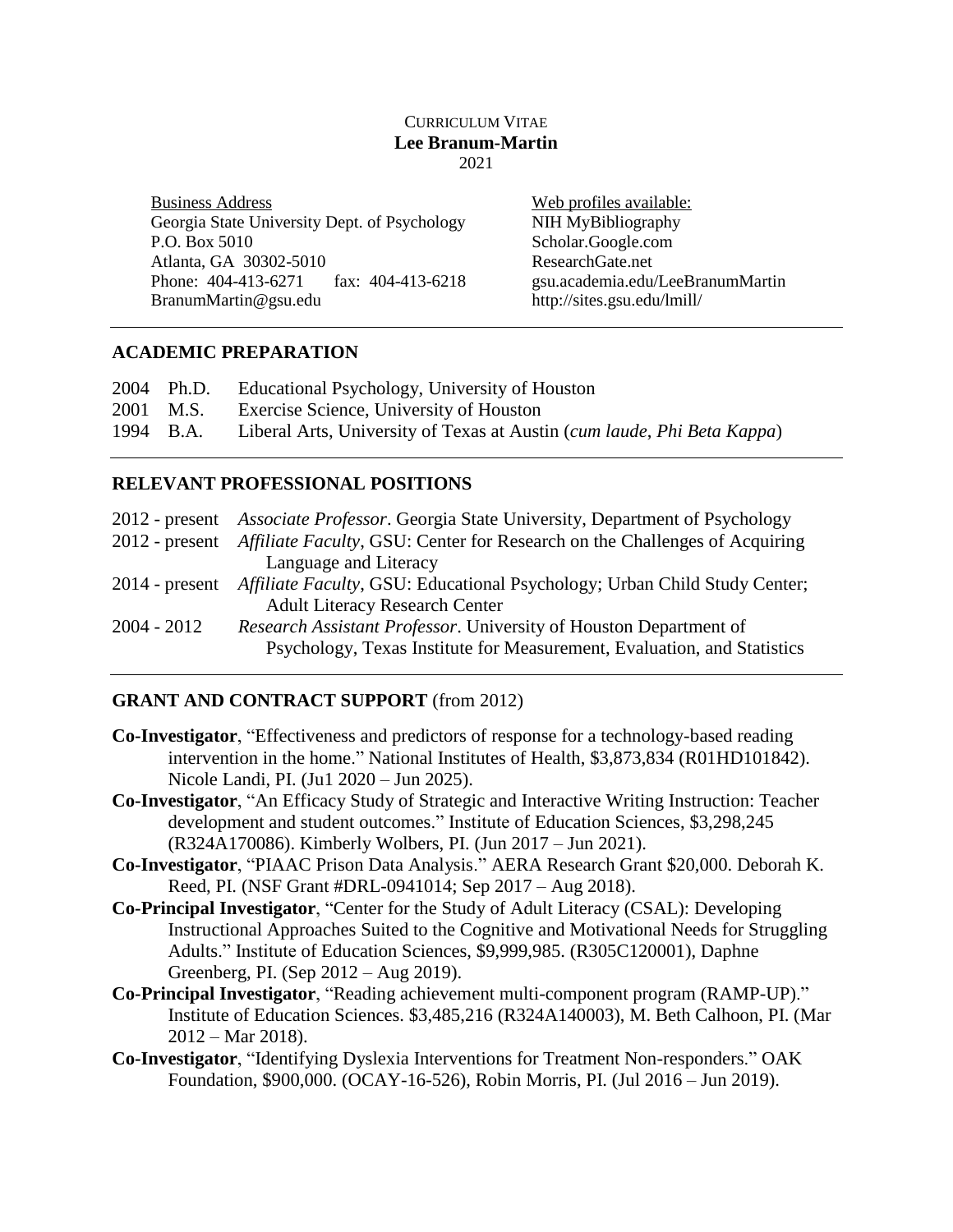- **Co-Investigator**, "Neurocognitive bases of treatment resistance in developmental dyslexia." National Institute of Child Health and Human Development, \$4,908,898. (1P01HD070837), Robin Morris, PI. (Aug 2013 – Nov 2018).
- **Co-Investigator**, "Special Education Research and Development Center on Reading Instruction for Deaf and Hard of Hearing Students." Institute of Education Sciences, \$10,000,000. (R324C120001), Amy Lederberg, PI. (Jul 2012 – Jun 2018).
- **Principal Investigator**, "The Roles of Instruction and Component Skills in Reading Achievement." Institute of Education Sciences, \$422,549. (R305A120785; Sep 2012 – Dec 2015).
- **Co-Investigator**, "Basis of Reading Deficits in African-American Children." National Institute of Child Health and Human Development \$2,157,501. (1R24HD075454), Julie Washington, PI. (Jul 2012 – Jun 2016).
- **Principal Investigator**, "Language and Literacy Abilities in Spanish Language Speaking Children." Institute of Education Sciences, \$218,908 (R305A10272; Mar 2010 – Mar 2012).
- **Co-Investigator**, "Cross-classified Structural Equations Model: Development of an OpenMX module and its application to multiyear assessment and intervention data in literacy research." Institute of Education Sciences, \$702,393 (R305D090024); Paras D. Mehta, PI. (2009 – 2012).

### **MENTORING GRANTS**

- **Mentor/Faculty**, "Translanguaging Science: Enhancing Literacy Research Through Enhanced Assessment of Proficiency and Processing." International Research Experiences for Students (IRES Track II: Advanced Studies Institute), National Science Foundation, (OISE 1952964). Matthew Dye, PI. Stockholm University, Sweden. (Jun 2022 – Jun 2023).
- **Mentor**, "Developing a Sentence Writing Intervention for Young Struggling Writers" Institute of Educational Sciences Research Training Program in Special Education: Early Career Development and Mentoring. \$489,003 (R324B200016). Abigail A. Allen, PI. (Aug 2020 – Jul 2024).
- **Mentor**, "GSU Postdoctoral Training on Adult Literacy: G-PAL" Institute of Education Sciences Postdoctoral Training Grant. \$760,000 (R305B200007). Daphne Greenberg, PI. (Sep 2020 – Aug 2025).
- **Mentor**, "Cognitive and Linguistic Mediators of Response to Intensive Interventions in Reading for English Learners At-Risk for Learning Disabilities" National Center for Special Education Research: Early Career Development and Mentoring in Special Education Grant, \$400,000 (R324B170012). Jeremy Miciak, PI. (Jul 2017 – Jun 2020).

## **PEER-REVIEWED PUBLICATIONS** (\* GSU student)

- \*Kaczkowski, W., Swartout, K.M., Branum-Martin, L., Horgan, J.G., & Lemieux, A.F. (in press) "Impact of perceived peer attitudes and social network diversity on violent extremist intentions." *Terrorism & Political Violence*. doi: 10.1080/09546553.2020.1808466
- Antia, S., Lederberg, A.R., Easterbrooks, S.R., Schick, B., Branum-Martin, L., Connor, C.M., & Webb, M. (2020) "Language and reading progress of young Deaf and Hard-of-Hearing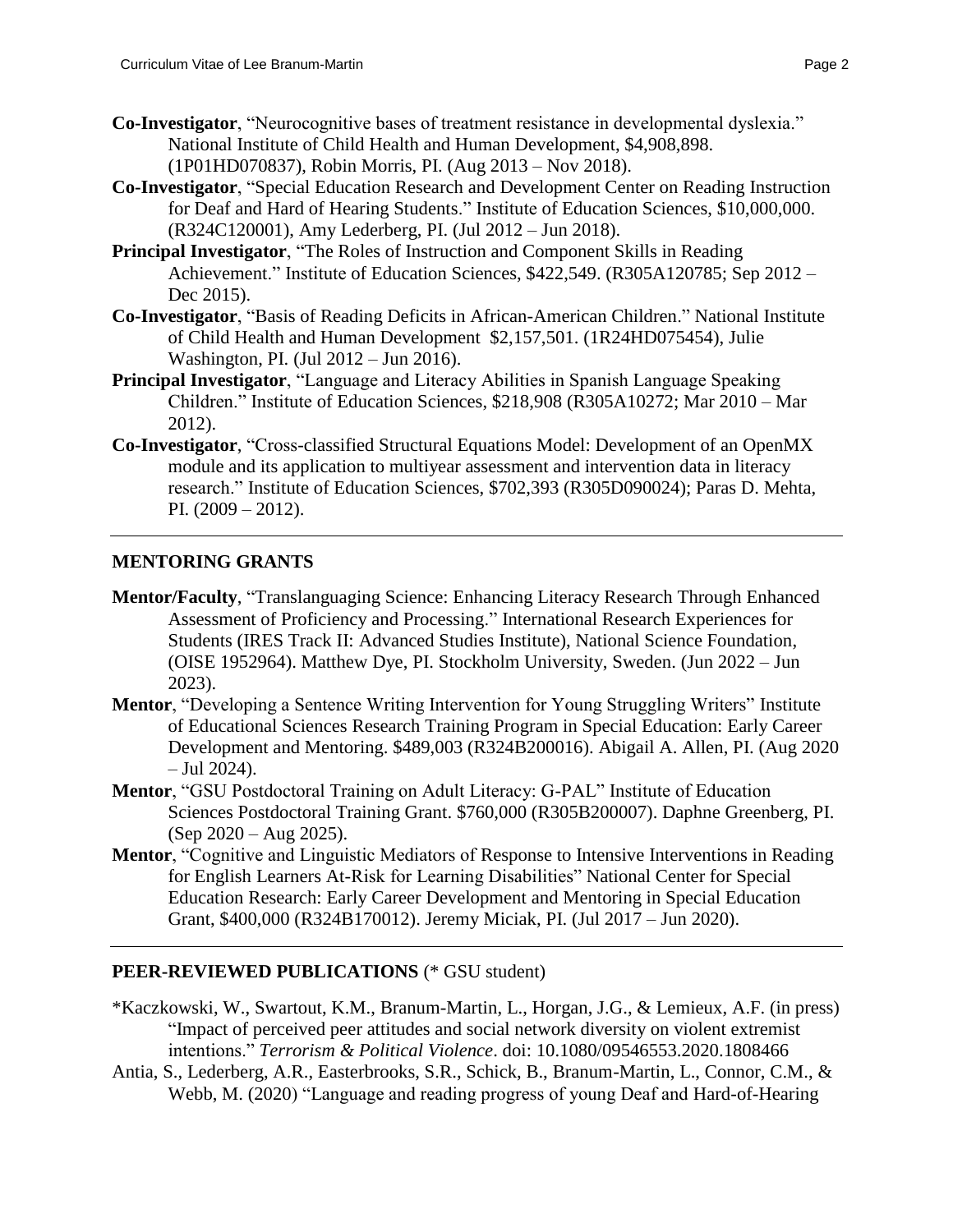children." *Journal of Deaf Studies and Deaf Education 25*(3), 334-350. doi: 10.1093/deafed/enz050

- Branum-Martin, L., Rhodes, K.T., \*Sun, C., Washington, J.A., & Webb, M.Y. (2019) "Developing a longitudinal scale for language: linking across developmentally different versions of the same test." *Journal of Speech, Language, and Hearing Research 62*(6) 1859-1874. doi: 10.1044/2019\_JSLHR-L-18-0362
- Puranik, C., Branum-Martin, L., & Washington, J.A. (2019) "The relation between dialect density and the co-development of writing and reading in African-American children." *Child Development*. doi: 10.1111/cdev.13318
- Lederberg, A.R., Branum-Martin, L., Webb, M., Schick, B., Antia, S., Easterbrooks, S.R., & Connor, C.M. (2019) "Modality and interrelations among language, reading, spoken phonological awareness, and fingerspelling." *Journal of Deaf Studies and Deaf Education 24*(4), 408-423. doi: 10.1093/deafed/enz011/5489478
- Rhodes, K.T., Lukowski, S., Branum-Martin, L., Opfer, J., Geary, D.C., & Petrill, S.A. (2019) "Individual differences in addition strategy choice: A psychometric evaluation." *Journal of Educational Psychology 111*(3), 414-433. doi: 10.1037/edu0000294
- Tighe, E. L., Reed, D. K., Branum-Martin, L., & Nwosu, N. A. O. (2019). "Examining correlates of PIAAC Literacy and Passage Comprehension performance among the U.S. adult prison population." *Journal of Correctional Education 70*(3), 2-42.
- Washington, J.A., Branum-Martin, L., \*Sun, C., & \*Lee-James, R. (2018) "The impact of dialect density on the growth of language and reading in African American children." *Language, Speech, and Hearing Services in the Schools 49*(2), 232-247. doi:10.1044/2018\_LSHSS-17-0063 (**winner of the 2019 LSHSS Editor's Award**)
- Zettler-Greeley, C.M., Bailet, L.L., Murphy, S.P., DeLucca, T.L., & Branum-Martin, L. (2018) "Efficacy of the Nemours Brightstart! Early Literacy Program: Treatment outcomes from a randomized trial with at-risk prekindergartners." *Early Education and Development 29*(6), 873-892. doi: 10.1080/10409289.2018.1475202.
- \*Sun, C., Branum-Martin, L., Peng, P., & Tao, S. (2018) "Phonology, orthography, and decoding skills within and across English and Chinese." *Scientific Studies of Reading 22*(5), 401- 419. doi: 10.1080/10888438.2018.1466302
- Foster, M.E., Anthony, J.L., Zucker, T.A., & Branum-Martin, L. (2018) "Prediction of English and Spanish kindergarten mathematics from English and Spanish cognitive and linguistic abilities in Hispanic dual language learners." *Early Childhood Research Quarterly 46*(1), 213-227. doi: 10.1016/j.ecresq.2018.02.007
- Wolbers, K., Dostal, H., Graham, S., Branum-Martin, L., Kilpatrick, J., & Saulsburry, R. (2018) "Strategic and interactive writing instruction: An efficacy study in grades 3-5." *Journal of Educational and Developmental Psychology 8*(1), 99-117. doi:10.5539/jedp.v8n1p99.
- \*Rhodes, K.T., Branum-Martin, L., Washington, J.A., & Fuchs, L.S. (2017) "Measuring arithmetic: A psychometric approach to understanding formatting effects and domain specificity." *Journal of Educational Psychology 109*(7), 956-976. doi: 10.1037/edu0000189
- Daltrozzo, J., \*Emerson, S.N., Deocampo, J., \*Singh, S., Freggens, M., Branum-Martin, L., & Conway, C.M. (2017). "Visual statistical learning is related to natural language processing ability in adults: An ERP Study." *Brain and Language 166*, 40-51. doi: 10.1016/j.bandl.2016.12.005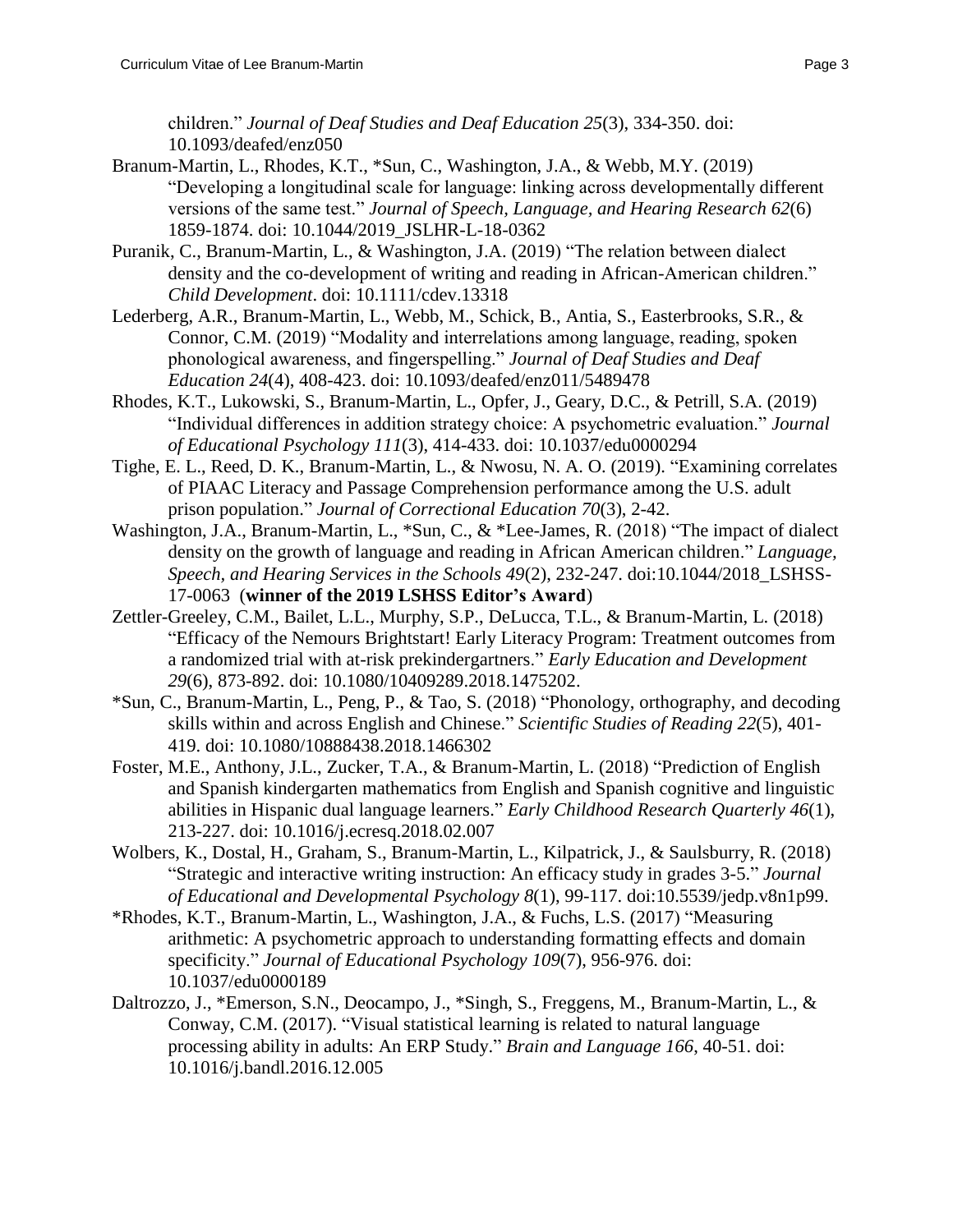- \*Nightingale, E., Greenberg, D., Branum-Martin, L., & \*Bakhtiari, D. (2016). "Selecting fluency assessments for adult learners." *Journal of Research & Practice for Adult Literacy, Secondary & Basic Education 5*(3), 18-29.
- \*Rhodes, K.T., Branum-Martin, L., Morris, R.D., Romski, M., & Sevcik, R.A. (2015). "Testing math or testing language? The construct validity of the KeyMath-Revised for children with mild intellectual disability and language difficulties." *American Journal on Intellectual and Developmental Disabilities 120*(6), 542-568. doi: 10.1352/1944-7558- 120.6.542
- Webb, M.Y., Lederberg, A, Branum-Martin, L., & Connor, C.M. (2015) "Evaluating the structure of early literacy skills in deaf and hard-of-hearing children." *Journal of Deaf Studies and Deaf Education 20*(4), 343-355*.* doi: 10.1093/deafed/env024
- Easterbrooks, S. R., Lederberg, A. R., Antia, S., Schick, B., Kushalnagar, P., Webb, M.Y., Branum-Martin, L., Connor, C.M. (2015). "Reading among diverse DHH learners: What, how, and for whom?" *American Annals of the Deaf 159*(5), 419-432.
- Branum-Martin, L., Tao, S., & Garnaat, S. (2015). "Bilingual phonological awareness: Reexamining the evidence for relations within and across languages." *Journal of Educational Psychology 107*(1), 111-125. doi: 10.1037/a0037149
- Branum-Martin, L., Mehta, P.D., Carlson, C.D., Francis, D.J., & Goldenberg, C. (2014). "The nature of Spanish versus English language use at home." *Journal of Educational Psychology 106*(1), 181-199. doi: 10.1037/a0033931
- August, D., Branum-Martin, L., Cardenas-Hagan, E., Francis, D.J., Powell, J., Morse, S., & Haynes, E. (2014). "Helping ELLs meet the Common Core State Standards for literacy in science: The impact of an instructional intervention focused on academic language." *Journal of Research on Educational Effectiveness 7*(1), 54-82. doi: 10.1080/19345747.2013.836763
- Lawrence, J.F., Rolland, R.G., Branum-Martin, L., & Snow, C.E. (2014) "Generating vocabulary knowledge for at-risk middle school readers: Contrasting program effects and growth trajectories." *Journal of Education for Students Placed at Risk 19*(2), 76-97. doi: 10.1080/10824669.2014.958836
- Kanne, S.M., Mazurek, M.O., Sikora, D., Bellando, J., Branum-Martin, L., Handent, B., Katz, T., Freedman, B., Powell, M.P., & Warren, Z. (2014). The autism impact measure (AIM): initial development of a new tool for treatment outcome measurement. *Journal of Autism and Developmental Disorders 44*(1), 168-179*.* doi: 10.1007/s10803-013-1862-3
- Branum-Martin, L., Fletcher, J.M., & Stuebing, K.K. (2013) "Classification and identification of reading and math disabilities: The special case of comorbidity." *Journal of Learning Disabilities 46*(6), 490-499*.* doi: 10.1177/0022219412468767
- Branum-Martin, L., Tao, S., Garnaat, S., Bunta, F., & Francis, D. J. (2012). "Meta-analysis of bilingual phonological awareness: Language, age, and psycholinguistic grain size." *Journal of Educational Psychology 104*(4), 932-944. doi: 10.1037/a0027755
- Morris, G. A., Harshman, N., Branum-Martin, L., Mazur, E., Mzoughi, T., & Baker, S.D., (2012) "An item response curves analysis of the Force Concept Inventory." *American Journal of Physics 80*(9), 825-831*.*
- Stuebing, K.K., Fletcher, J.M., Francis, D.J., & Branum-Martin, L. (2012) "Evaluation of the technical adequacy of three methods for identifying specific learning disabilities based on cognitive discrepancies." *School Psychology Review 41*(1), 3-22.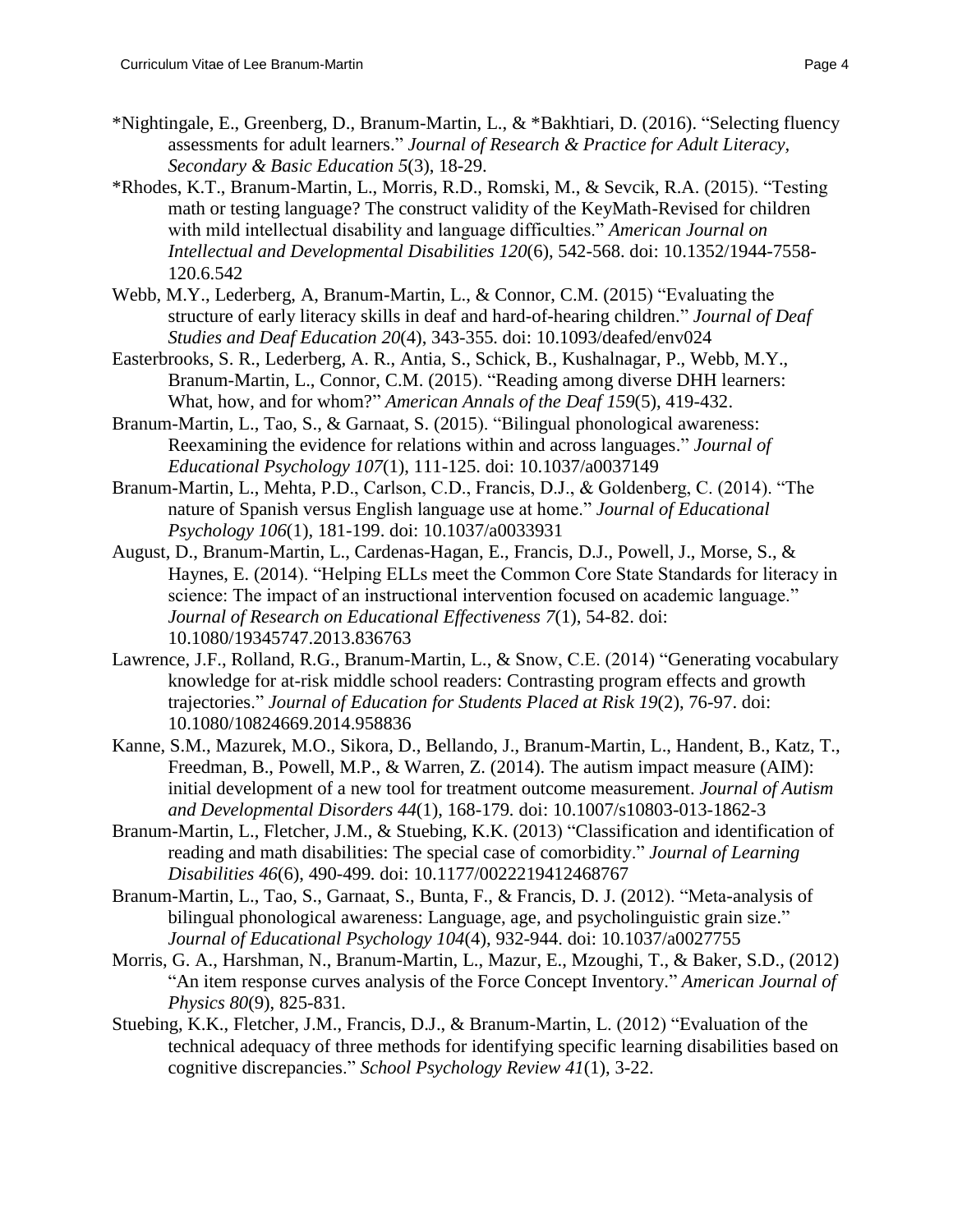- Lawrence, J. F., Capotosto, L., Branum-Martin, L., White, C. & Snow, C. E. (2012) "Language proficiency, home-language status, and English vocabulary development: A longitudinal follow-up of the Word Generation program." *Bilingualism: Language and Cognition 15*(3), 437-451. doi: 10.1017/S1366728911000393
- Yeo, S., Kim, D., Branum-Martin, L. Espin, C. A., & Wayman, M. M. (2012) "Assessing the reliability of curriculum-based measurement: An application of latent growth modeling." *Journal of School Psychology 50*(2), 275-292. doi: 10.1016/j.jsp.2011.09.002
- Bunta, F., DiLuca, C., & Branum-Martin, L. (2011) "The production of post-alveolar voiceless fricatives and affricates by bilingual Spanish- and English-speaking children and their monolingual peers: A pilot study." *The Phonetician 102*, 36-56.
- Branum-Martin, L., Foorman, B.R., Francis, D.J., & Mehta, P.D. (2010). "Contextual effects of bilingual programs on early reading." *Journal of Educational Psychology 102*(2), 341- 355. doi: 10.1037/a0019053
- Branum-Martin, L., Francis, D.J., Mehta, P.D., Cirino, P.T., Foorman, B.R., Miller, J.F., & Iglesias, A. (2009). "Pictures and words: Spanish and English vocabulary in classrooms." *Journal of Educational Psychology 101*(4), 897-911. doi: 10.1037/a0015817
- Anthony, J.L., Solari, E.J., Williams, J.M., Branum-Martin, L, & Francis, D.J. (2009) "Development of bilingual phonological awareness in Spanish-speaking English language learners: The roles of vocabulary, letter knowledge, and prior phonological awareness." *Scientific Studies of Reading 13*(6), 535-564.
- August, D., Branum-Martin, L., Cardenas-Hagan, E., & Francis, D.J. (2009). "The impact of an instructional intervention on the science and language learning of middle grade English language learners." *Journal of Research on Educational Effectiveness 2*(4), 345-376. doi: 10.1080/19345740903217623
- Branum-Martin, L. Mehta, P.D., Fletcher, J.M., Carlson, C.D., Ortiz, A., Carlo, M., & Francis, D.J. (2006). "Bilingual phonological awareness in students and classrooms: Multilevel construct validation among Spanish-speaking kindergarteners in transitional programs." *Journal of Educational Psychology 98*(1), 170-181*.* doi: 10.1037/0022-0663.98.1.170
- Morris, G.A., Branum-Martin, L., Harshman, N., Baker, S.D., Mazur, E., Dutta, S., Mzoughi, T., & McCauley, V. (2006) "Testing the test: Item response curves and test quality." *American Journal of Physics 74*(5), 449-453. doi: 10.1119/1.2174053
- Mehta, P.D., Foorman, B.R., Branum-Martin, L. & Taylor, W.P. (2005) "Literacy as a unidimensional multilevel construct: Validation, sources of influence, and implications in a longitudinal study in grades 1-4." *Scientific Studies of Reading 9*(2), 85-116.

## **BOOK CHAPTERS**

- Branum-Martin, L. (2020) "A didactic illustration of longitudinal analysis for language and literacy research among individuals who are deaf or hard of hearing." In S. Easterbrooks & H. Dostal (Eds.) *The Oxford Handbook of Deaf Studies in Literacy*. New York: Oxford University Press. doi: 10.1093/oxfordhb/9780197508268.001.0001
- Washington, J.A., Branum-Martin, L., Lee-James, R., & Sun, C. (2019) "Reading and language performance of low-income, African American boys in grades 1 to 5." In S.A. Robinson & C. Thompson (Eds.) *Promoting Academic Readiness for African American Males with Dyslexia.* New York: Routledge.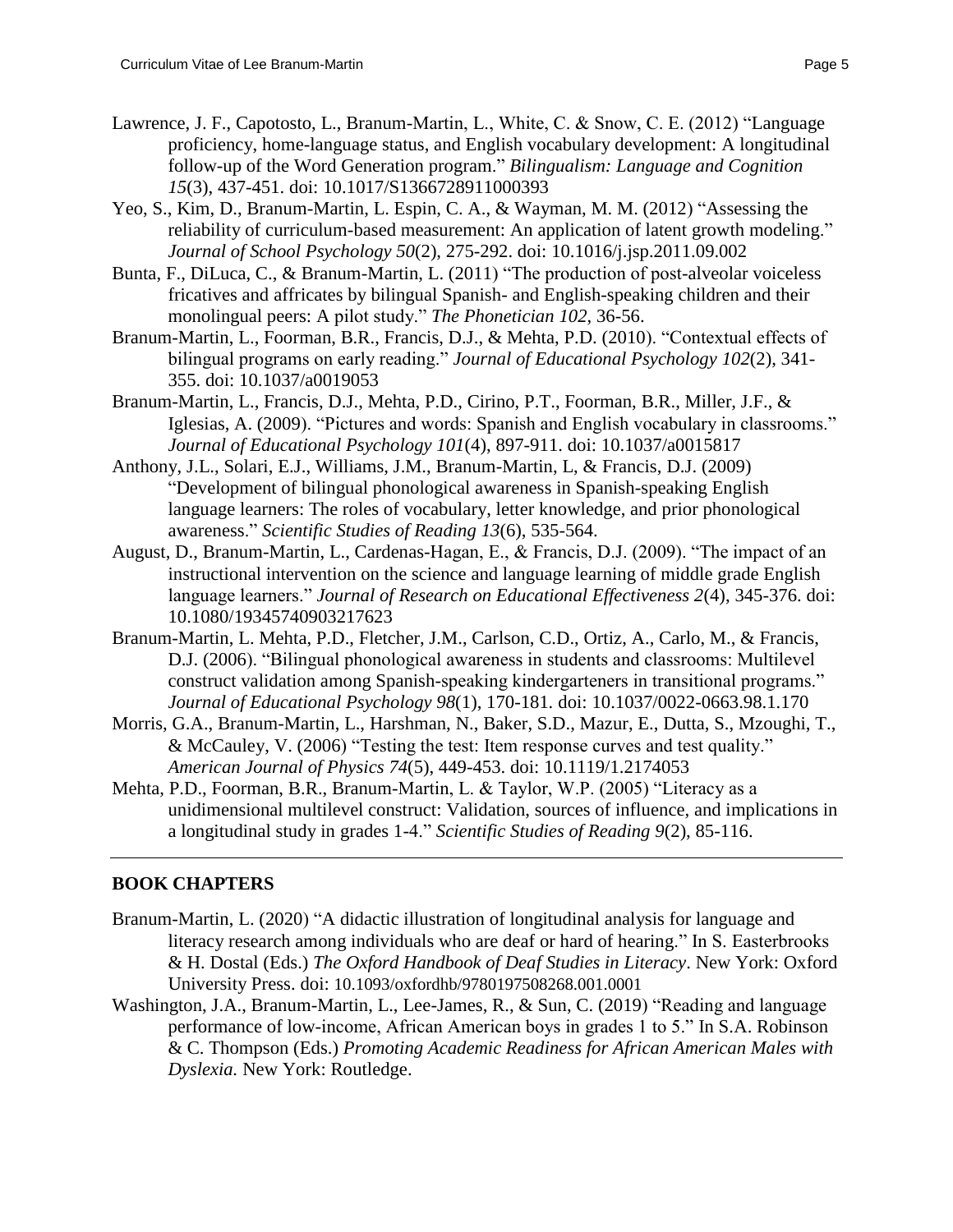- **Reprinted from**: Washington, J.A., et al. (2019) "Reading and language performance of lowincome, African American boys in grades 1 to 5." *Reading & Writing Quarterly 35*(1), 42-64. doi:10.1080/10573569.2018.1535777.
- Branum-Martin, L. (2013) "Multilevel modeling: Practical examples to illustrate a special case of SEM." In Y. Petscher, C. Schatschneider, & D. L. Compton (Eds.) *Applied Quantitative Analysis in the Social Sciences*. (pp. 95-124). New York: Routledge.

### **INVITED PRESENTATIONS**

- Branum-Martin, L. (2020, July) "Visualizing reading data: concepts and code." Invited workshop at the 27<sup>th</sup> annual meeting of the Society for the Scientific Study of Reading, Newport Beach, CA. (conference cancelled)
- Branum-Martin, L. (2019, July) "A practical introduction to longitudinal data, visualization, and modeling." Invited workshop conducted at the  $26<sup>th</sup>$  annual meeting of the Society for the Scientific Study of Reading, Toronto, Canada.
- Branum-Martin, L. (2019, January) "Splinter skills in literacy? Native and non-native speakers of English." in D. Greenberg (chair) Findings from the Center for the Study of Adult Literacy. Invited presentation at the Institute for Education Sciences 2019 Principal Investigator Meeting, Washington, DC.
- Lederberg, A., Antia, S., Schick, B., Branum-Martin, L., Connor, C.M., & Easterbrooks, S. (2019, January) "Center on Literacy and Deafness." Invited presentation at the Institute for Education Sciences 2019 Principal Investigator Meeting, Washington, DC.
- Branum-Martin, L. (2016, May) "Data analytic observations on bilingual research practices." Invited presentation for the Ohio State University Postdoctoral Training program, Columbus, OH.
- Branum-Martin, L. (2016, February) "Multivariate structure in bilingual research." Invited presentation for the Florida State University Predoctoral Interdisciplinary Research Training program, Tallahassee, FL.
- Greenberg, D., Lovett, M., Graesser, A., Frijters, J., & Branum-Martin, L. (2015, December) "They don't know what? Understanding and addressing the hidden needs of many adults." Invited presentation at the Institute for Education Sciences 2015 Principal Investigator Meeting, Washington, DC.
- Branum-Martin, L. (2013, July) "Multilevel models: A special case of SEM." Invited workshop conducted at the  $20<sup>th</sup>$  annual meeting of the Society for the Scientific Study of Reading, Hong Kong, China.
- Branum-Martin, L. (2013, July) "Languages and instruction: Complications for disability classifications over time." Invited presentation to faculty and students of the State Key Laboratory for Cognitive Neuroscience and Learning, Beijing Normal University, Beijing, China.
- Branum-Martin, L., Fletcher, J.M., & Stuebing, K.K. (2013, July) "Classification and identification of reading and math disabilities: The special case of comorbidity." Invited presentation to faculty and students of the State Key Laboratory for Cognitive Neuroscience and Learning, Beijing Normal University, Beijing, China.
- Branum-Martin, L., Mehta, P.D., & Francis, D.J. (2013, May) "A measurement perspective on the roles of student language and instruction in English literacy growth." Invited presentation at the Inaugural Bilingual Research Conference, Houston, TX.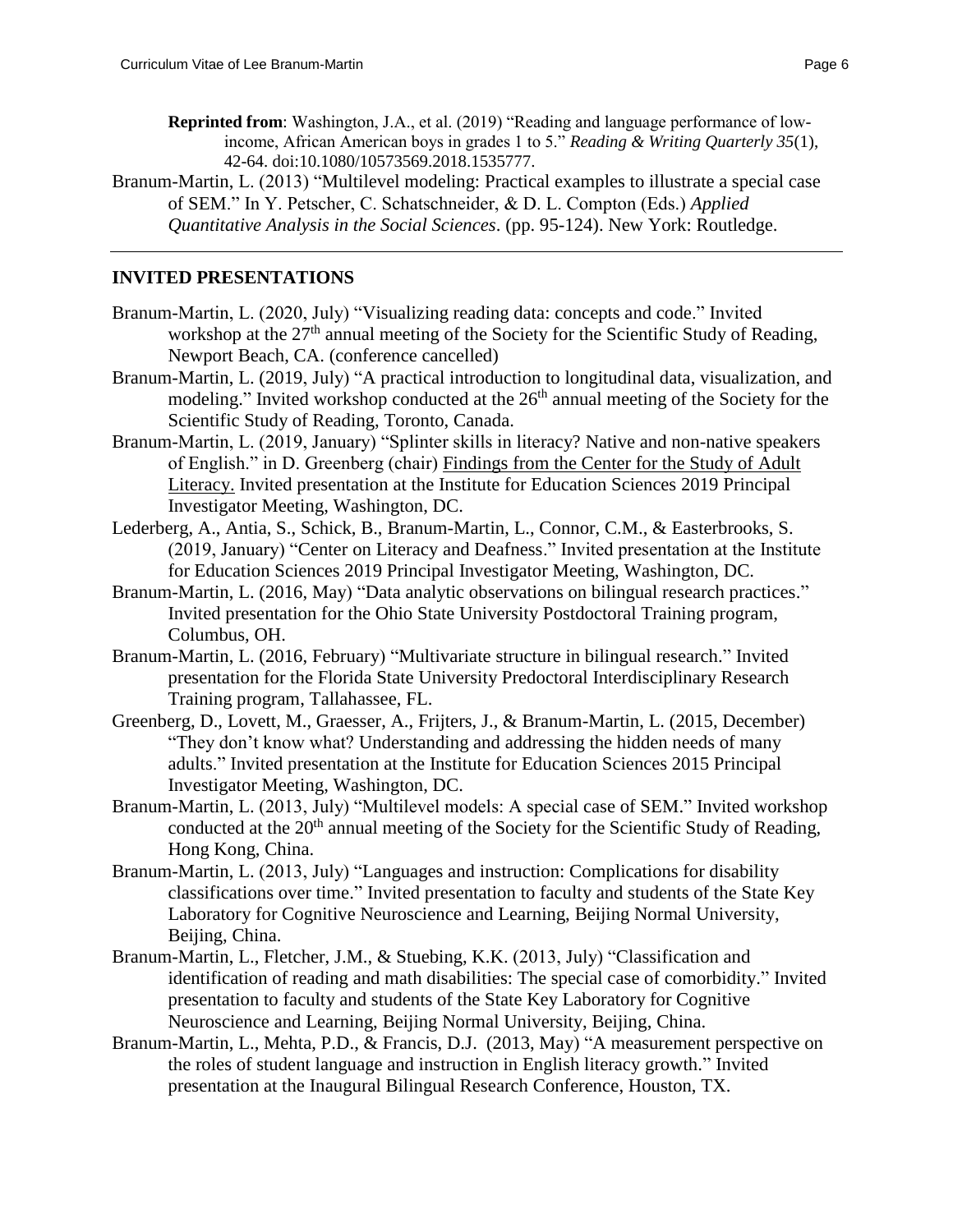- Branum-Martin, L., Mehta, P.D., & Francis, D.J. (2011, July). "Spanish and English literacy in immersion and maintenance classrooms." Invited presentation at the  $18<sup>th</sup>$  annual meeting of the Society for the Scientific Study of Reading, St. Pete Beach, FL.
- Branum-Martin, L. (2010, August) "Identifying 'struggling' readers in classrooms and schools." Invited presentation at the National Institute of Child Health and Human Development workgroup, *Defining the Intersection of Reading & Math Disability*, Rockville, MD.

## **PRESENTATIONS AT PROFESSIONAL MEETINGS** (\* GSU student; from 2012)

- Branum-Martin, L. & Magliano, J.P., (2020, July) "Reading times across sentences, texts, and persons: an integrated methodological approach." Paper presented online at the  $30<sup>th</sup>$ annual meeting of the Society for Text and Discourse, Atlanta, GA. https://easychair.org/smart-program/STD2020/
- Branum-Martin, L., (2020, July) "Using change scores to examine dynamics in reading research." Symposium accepted at the 27<sup>th</sup> annual meeting of the Society for the Scientific Study of Reading, Newport Beach, CA. (conference cancelled)
- Branum-Martin, L., Puranik, C. & Washington, J.A. (2020, July) "School effects in the dynamics of reading, writing, and African-American dialect." In L. Branum-Martin (chair), Using change scores to examine dynamics in reading research. Paper accepted at the  $27<sup>th</sup>$  annual meeting of the Society for the Scientific Study of Reading, Newport Beach, CA. (conference cancelled)
- Antia, S., Branum-Martin, L., Rivera, C., Catalano, J., & Lederberg, A. (2020, February). "The quality of the learning environment for DHH students." Paper presented at Association of College Educators—Deaf and Hard of Hearing International Conference, Atlanta, GA.
- Branum-Martin, L., & Magliano, J.P. (2019, November) "Is reading always the same thing? An exploration of the meaning of reading times in the context of texts." Poster presented at the 49th annual meeting of the Society for Computers in Psychology, Montreal, Canada.
- Offutt, H.M., \*Meacham, A.M., Branum-Martin, L., & \*Cappodanno, M. (2019, November) "Judging faces: When facial features are perceived as stereotypical and dominant." Poster presented at the 60<sup>th</sup> annual meeting of the Psychonomic Society, Montreal, Canada.
- Walsh-Aziz, M., Schick, B., Branum-Martin, L., & Lederberg, A. (2019, November) "Theory of mind development in elementary students who are deaf & hard of hearing." Poster presented at American Speech-Language-Hearing Association Annual Convention, Orlando, FL.
- Branum-Martin, L., & Greenberg, D. (2019, July) "Splinter skills for adults who struggle with reading: speed, decoding, and non-native speaker status." In M.W. Lovett & D. Greenberg (chairs), Literacy learning in adulthood: An examination of profile heterogeneity, intervention response, and reading comprehension. Paper presented at the 26<sup>th</sup> annual meeting of the Society for the Scientific Study of Reading, Toronto, Canada.
- \*Sun, C., & Branum-Martin, L., (2019, July) "Parsimonious models across different groups: Application of multiple-group confirmatory factor analysis." Paper presented at the 26<sup>th</sup> annual meeting of the Society for the Scientific Study of Reading, Toronto, Canada.
- \*Kim, M., Crossley, S.A., & Branum-Martin, L., (2019, July) "Gains in second language writing in relation to cognitive and language resources in higher education." Poster presented at the 29<sup>th</sup> annual meeting of the Society for Text and Discourse, New York, NY.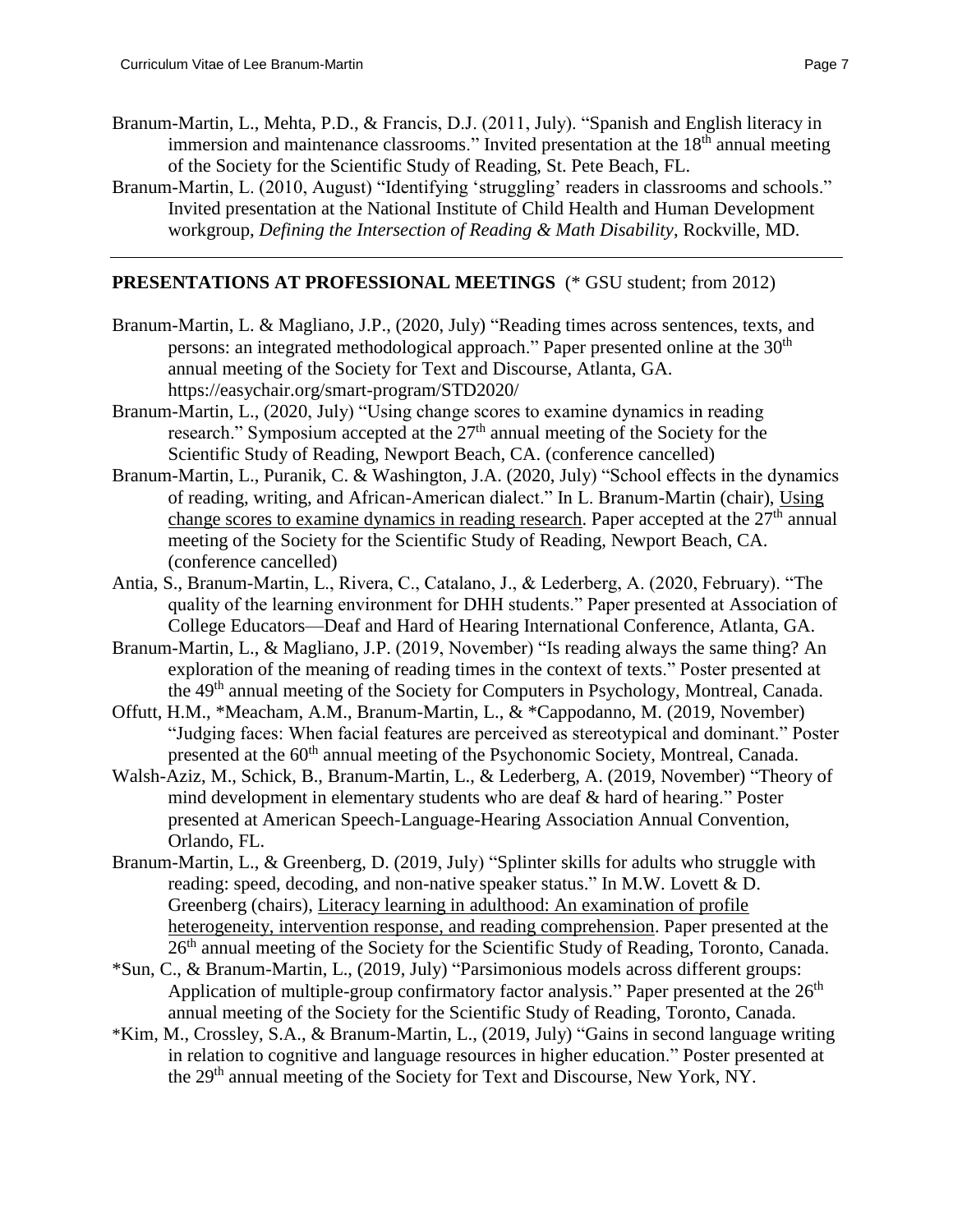- \*Snook D.W., Branum-Martin, L., & Horgan, J.G. (2019, April) "Zealous or just different? Comparing the structure of Islamic religiousness between convert and non-convert Muslims." Paper presented at the annual meeting of the Society for the Psychology of Religion and Spirituality (APA division 36), Bowling Green, OH.
- Rhodes, K.T., Washington, J.A., Branum-Martin, L., & Petrill, S. (2019, March) "The role of dialect in African American children's arithmetic performances: Insights from error patterns." Poster presented at the biennial meeting of the Society for Research in Child Development, Baltimore, MD.
- Lederberg, A., Antia, S., Branum-Martin, L., Connor, C.M., Schick, B., & Easterbrooks, S. (2019, March) "Modality and the development of language and literacy of deaf and hardof-hearing children." Poster presented at the biennial meeting of the Society for Research in Child Development, Baltimore, MD.
- Puranik, C., Branum-Martin, L. & Washington, J.A. (2019, Feb). "The influence of dialect density on the co-development of writing and reading in African-American children." Paper presented at the annual meeting of the Asia Reading and Writing Conference, Goa, India.
- \*Winter, R., Frijters, J.C., Branum-Martin, L., \*Riggall, E., Sevcik, R.A., & Morris, R.D. (2019, February) "Modeling the relation between working memory and reading intervention outcomes in struggling readers." Poster presented at the annual meeting of the International Neuropsychologcial Society, New York, NY.
- Tighe, E.L., Reed, D.K., Branum-Martin, L., & Nwosu, N. (2018, December) "Examining predictors and moderators of PIAAC literacy and passage comprehension performance among the lowest-skilled United States adult prison population." Paper presented at the IES/ETS Sponsored Conference "Using the PIAAC Databases for Interdisciplinary Research", Arlington, VA.
- Calhoon, M.B., & Branum-Martin, L., (2018, October) "Effects of Reading Component Organization and Dosage for Struggling Adolescents Readers." Poster presented at the International Dyslexia Association's Annual Reading, Literacy, & Learning Conference, Mashantucket, CT.
- Branum-Martin, L., (2018, July) "Methods for disentangling complexities in reading interventions." Symposium conducted at the  $25<sup>th</sup>$  annual meeting of the Society for the Scientific Study of Reading, Brighton, UK.
- Branum-Martin, L., \*Sun, C., & Calhoon, M.B. (2018, July) "Measuring treatment impact across different outcomes, settings, and designs." In L. Branum-Martin (chair), Methods for disentangling complexities in reading interventions. Paper presented at the  $25<sup>th</sup>$  annual meeting of the Society for the Scientific Study of Reading, Brighton, UK.
- Frijters, J.C., Lovett, M.W., Branum-Martin, L., & Morris, R.D. (2018, July) "Methods for combining outcomes to generate multivariate estimates of intervention response." In L. Branum-Martin (chair), Methods for disentangling complexities in reading interventions. Paper presented at the  $25<sup>th</sup>$  annual meeting of the Society for the Scientific Study of Reading, Brighton, UK.
- \*Hodges, L., Branum-Martin, L., & Greenberg, D. (2018, July) "Validating item level phonological processing performance across two populations." In M. Lovett & D. Greenberg (chairs), Adult literacy learners: Evaluating reading and reading-related skills and intervening with blended instructional programs. Paper presented at the 25<sup>th</sup> annual meeting of the Society for the Scientific Study of Reading, Brighton, UK.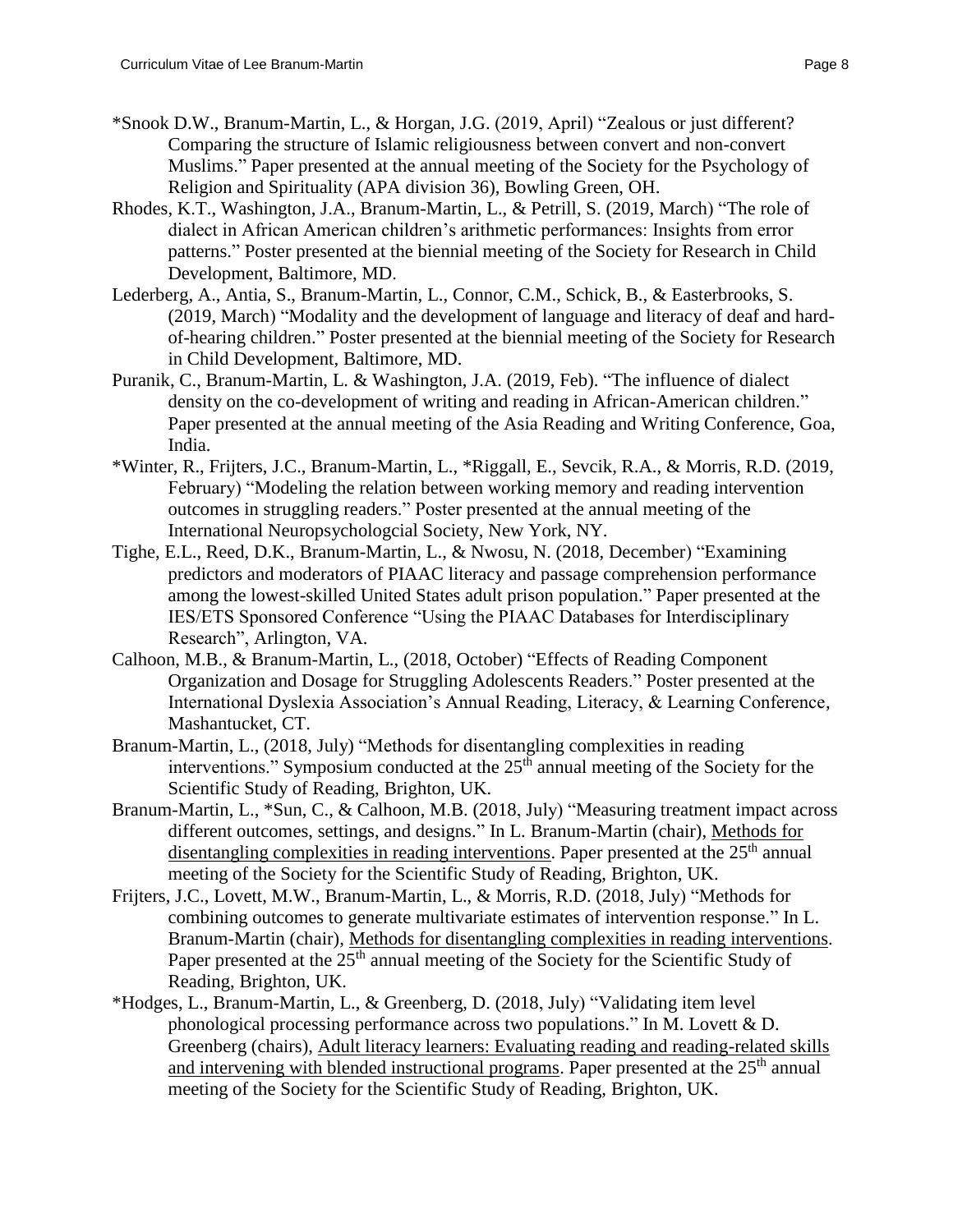- \*Sun, C.Y., & Branum-Martin, L. (2018, July) "Let me count the ways: Structural relations among decoding, reading comprehension, and language comprehension." Poster presented at the 25<sup>th</sup> annual meeting of the Society for the Scientific Study of Reading, Brighton, UK.
- Tighe, E.L., Reed, D.K., & Branum-Martin, L. (2018, July) "Examining correlates of PIAAC literacy performance among the lowest-skilled United States adult prison population." Poster presented at the 25<sup>th</sup> annual meeting of the Society for the Scientific Study of Reading, Brighton, UK.
- Schick, B., Lederberg, A., Bridenbaugh, N., Boll, R., Connor, C., & Branum-Martin, L (2018, July) "A randomized controlled trial of Fingerspelling Our Way to Reading." In F. Kyle (chair), Is accessing phonology in different ways important for deaf children's literacy? Paper presented at the 25<sup>th</sup> annual meeting of the Society for the Scientific Study of Reading, Brighton, UK.
- \*Talwar, A., Greenberg, D., Hunter, C.V., Brown, J.E., & Branum-Martin, L. (2018, July) "Exploring the role of nonliteral language in the oral language and reading comprehension skills of struggling adult readers." Paper presented at the  $28<sup>th</sup>$  annual meeting for the Society for Text and Discourse, Brighton, UK.
- \*Nightingale, E., Branum-Martin, L., & Greenberg, D. (2018, July) "A multi-group item-level confirmatory factor analysis of word-reading assessments administered to struggling adult readers." Poster presented at the 28<sup>th</sup> annual meeting for the Society for Text and Discourse, Brighton, UK.
- \*Riggall, E., \*Winter, R., Branum-Martin, L., Sevcik, R.A., Morris, R.D., & Frost, S. (2018, February) "Deficits in implicit sequence learning in children with dyslexia with and without specific language impairment and response to reading intervention." Poster presented at the annual meeting of the International Neuropsychologcial Society, Washington, DC.
- \*Winter, R., \*Riggall, E., Branum-Martin, L., Frijters, J.C., & Morris, R.D. (2018, February) "Working memory related to decoding gains across reading intervention in children with developmental dyslexia." Poster presented at the annual meeting of the International Neuropsychologcial Society, Washington, DC.
- \*Albert, P., \*Riggall, E., Branum-Martin, L., Malins, J., Frost, S., & Morris, R.D. (2017, November) "Declarative Learning in Children With Dyslexia With & Without Specific Language Impairment." Poster presented at the American Speech-Language-Hearing Association Annual Convention, Los Angeles, CA.
- Branum-Martin, L., \*Nightingale, E., & Greenberg, D. (2017, July) "Speed versus accuracy for adults who struggle with reading." In M. Lovett  $& D$ . Greenberg (chairs), Assessment and intervention considerations in working with adult literacy learners. Paper presented at the 24<sup>th</sup> annual meeting of the Society for the Scientific Study of Reading, Halifax, Nova Scotia.
- \*Nightingale, E., Branum-Martin, L., & Greenberg, D. (2017, July) "An IRT analysis of struggling adult readers' performance on orthographic and phonological word reading assessments." Poster presented at the  $24<sup>th</sup>$  annual meeting of the Society for the Scientific Study of Reading, Halifax, Nova Scotia.
- \*Sun, C., Branum-Martin, L., & Calhoon, M.B. (2017, May) "Evaluating intervention programs across multiple outcomes: Multivariate latent growth modeling approaches." Poster presented at the Modern Modeling Methods Conference, Storrs, CT.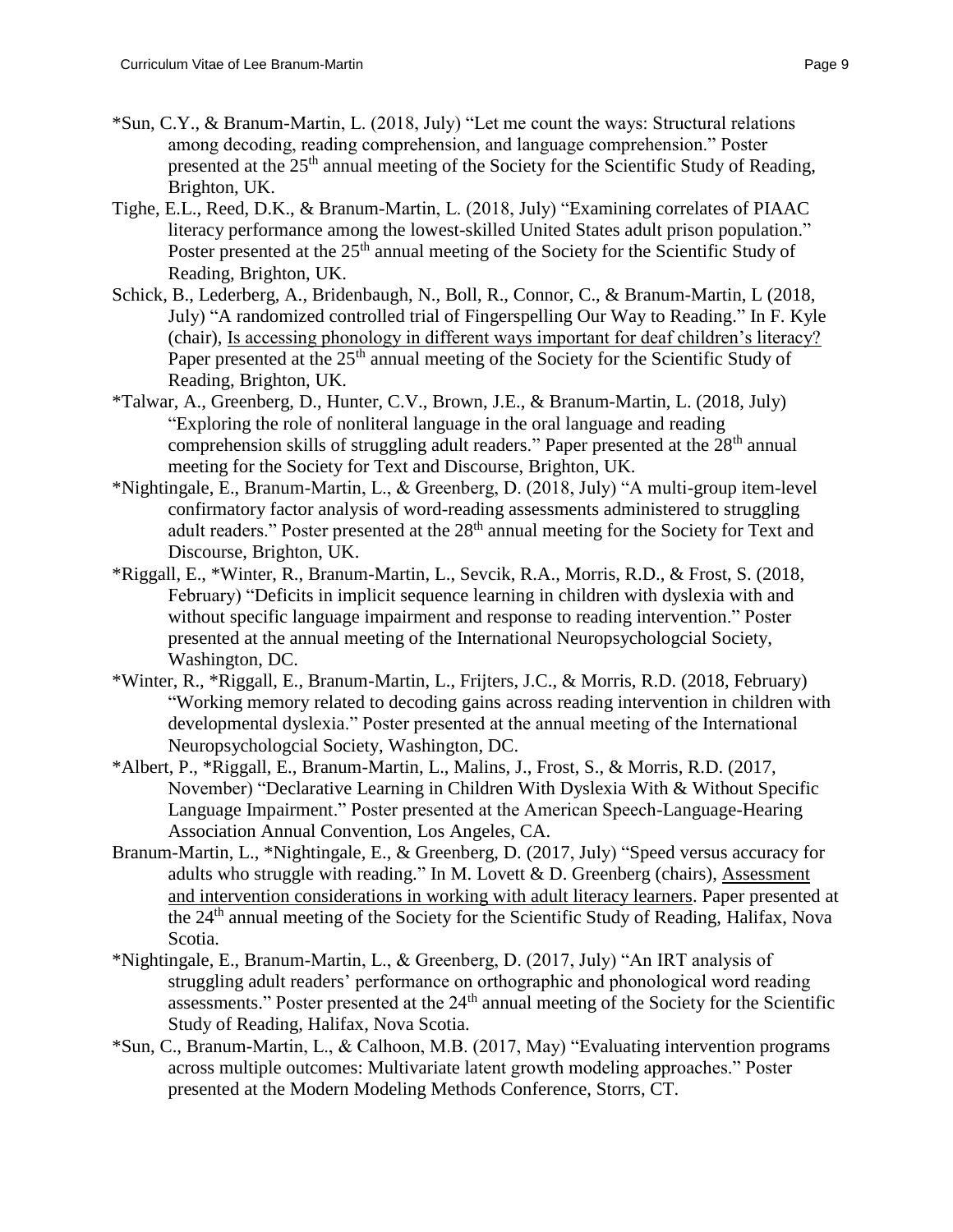- \*Hunter, C.V., Li, H., Branum-Martin, L., Brown, E., Greenberg, D., Frijters, J. (2017, April) "The applicability of the WJ-III Academic Knowledge Test with Canadian struggling adult learners." Paper presented at the 2017 Annual Meeting of the National Council on Measurement in Education, San Antonio, TX.
- Rhodes, K.T., Lukowski, S., Branum-Martin, L., Petrill, S. (2017, April) "Adolescent arithmetic strategy selection: Counting may be coping for some problem-solvers." Poster presented at the SRCD Biennial Meeting, Austin, TX.
- \*Winter, R., \*Riggall, E., Branum-Martin, L. & Morris, R.D. (2017, March) Working Memory and Reading Instruction Response in Children with Dyslexia. Poster presented at the annual meeting of the Southeastern Psychological Association, Atlanta, GA.
- \*Riggall, E., \*Winter, R., Branum-Martin, L., Sevcik, R.A., Morris, R.D., & Frost, S. (2017, March) "Relation between Implicit Sequence Learning and Response to Reading Intervention." Poster presented at the annual meeting of the Southeastern Psychological Association, Atlanta, GA.
- \*Sun, C.Y., Branum-Martin, L. Tao, S., & Peng, P. (2017, February). "Phonology, orthography and decoding skills within and across English and Chinese." Poster presented at the 25th Annual Pacific Coast Research Conference, Coronado, CA.
- Wolbers, K. A., Dostal, H. & Branum-Martin, L. (2017, February) "An experimental study of Strategic and Interactive Writing Instruction." Paper presented at the Writing Research Across Borders IV Conference, Bogotá, Colombia.
- Calhoon, M. B., Branum-Martin, L., Hock, M., Brassuer-Hock, I., & Fritschmann, N. (October, 2016). Literacy Interventions for Adolescents with Severe Reading Disabilities. Panel session conducted at the Council for Learning Disabilities annual conference, San Antonio, TX.
- \*Hodges, L., Branum-Martin, L., & Frishkoff, G. (2016, September). "A cross-classified bivariate random effects model for word knowledge after a contextual word learning training session." Paper presented at the 3rd Biennial Developmental Methods Conference, Whitefish, MT.
- Branum-Martin, L., Webb, M.Y., Lederberg, A., Schick, B., Connor, C.M., Easterbrooks, S., & Antia, S. (2016, July) "Measurement invariance for language and literacy in fundamentally different groups." Paper presented at the  $23<sup>rd</sup>$  annual meeting of the Society for the Scientific Study of Reading, Porto, Portugal.
- Patton-Terry, N., Webb, M.Y., Branum-Martin, L., & Washington, J. (2016, July) "The Structure of Language, Dialect, and Reading among School-Aged African American Children." Paper presented at the  $23<sup>rd</sup>$  annual meeting of the Society for the Scientific Study of Reading, Porto, Portugal.
- Calhoon, M. B., & Branum-Martin. L. (July, 2016). "Interventions for struggling adolescent readers: Factors that impact growth." Paper presented at the Conference on Inclusion, Cologne, Germany.
- Washington, J. A., \*Rhodes, K. T., & Branum-Martin, L. (2016, April). "Difference versus disorder: Identifying African American children with reading disabilities, a pilot investigation." Panel presentation at the 2016 Conference of the Council for Exceptional Children, St. Louis, MO.
- Washington, J. A., \*Rhodes, K. T., Branum-Martin, L. (2016, April). "Making a right at the intersection of diagnosis and culture: Examining diagnostic disparity in LD." Symposium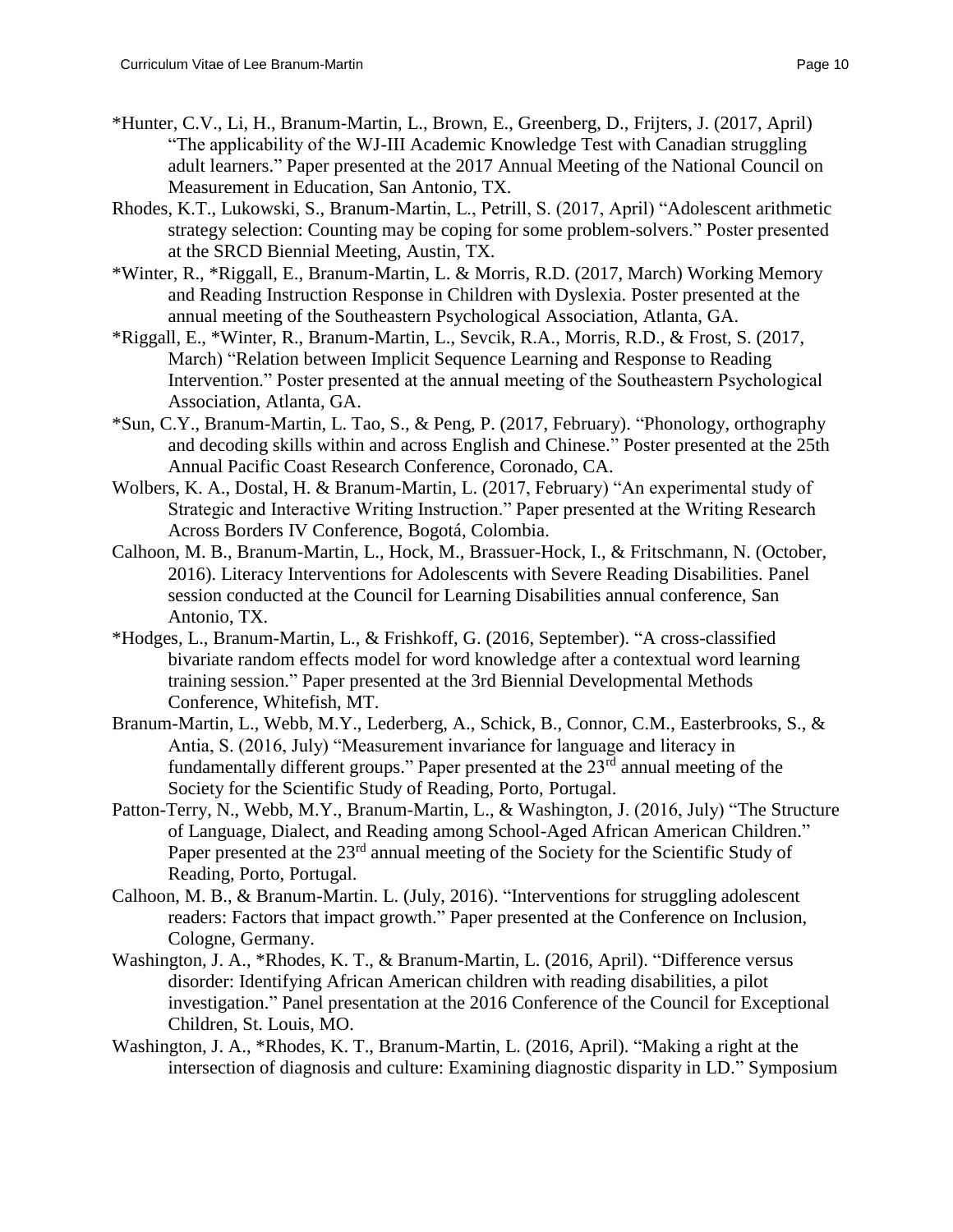paper presented at the Annual Meeting of the American Educational Research Association, Washington, DC.

- Webb, M. L., Branum-Martin, L., & Lederberg, A. R. (April, 2016). "Establishing measurement invariance of the Woodcock-Johnson subtests for deaf and hard-of-hearing children." Paper presented at the Annual Meeting of the American Educational Research Association, Washington, D.C.
- Branum-Martin, L., & Patchan, M.M. (2016, March) "In the pen of the author or eye of the beholder? A measurement framework for understanding peer evaluation in writing assignments." Paper presented at the spring conference for the Society for Research on Educational Effectiveness, Washington, DC.
- \*Riggall, E., Frost, S., Sevcik, R.A., Morris, R.D., & Branum-Martin, L. (2016, February) "Implicit sequence learning and memory and phonological awareness in developmental dyslexia and specific language impairment." Poster presented at the annual meeting of the International Neuropsychologcial Society, Boston, MA.
- Wolbers, K., Dostal, H., Kilpatrick, J., Graham, S. & Branum-Martin, L. (2016, February). "An efficacy study of Strategic and Interactive Writing Instruction (SIWI) in grades 3-5." Paper presented at the Association of College Educators – Deaf and Hard of Hearing, New York, NY.
- \*Lei, X., Branum-Martin, L., Taylor, P., Carlson, C.D., & Francis, D.J. (2015, July) "Quantity versus quality of reading instruction." Paper presented at the  $22<sup>nd</sup>$  annual meeting of the Society for the Scientific Study of Reading, Waimea, HI.
- Brown, E., \*Hunter, C.V., & Branum-Martin, L. (2015, July) "Figurative language, indirect requests, and sarcasm: Really?" In L. Branum-Martin & D. Greenberg (chairs), Never too late? Unpacking complex literacy skills among adults who struggle with reading. Paper presented at the 22nd annual meeting of the Society for the Scientific Study of Reading, Waimea, HI.
- \*Nightingale, E., Branum-Martin, L., & Greenberg, D. (2015, July) "Traits versus methods in reading skills among adult learners" In L. Branum-Martin & D. Greenberg (chairs), Never too late? Unpacking complex literacy skills among adults who struggle with reading. Paper presented at the  $22<sup>nd</sup>$  annual meeting of the Society for the Scientific Study of Reading, Waimea, HI.
- Branum-Martin, L., & Greenberg, D. (2015, July) "Understanding the structure of literacy and language among adult learners." In L. Branum-Martin & D. Greenberg (chairs), Never too late? Unpacking complex literacy skills among adults who struggle with reading. Paper presented at the 22<sup>nd</sup> annual meeting of the Society for the Scientific Study of Reading, Waimea, HI.
- Branum-Martin, L., & Greenberg, D. (2015, July) "Never too late? Unpacking complex literacy skills among adults who struggle with reading." Symposium conducted at the  $22<sup>nd</sup>$  annual meeting of the Society for the Scientific Study of Reading, Waimea, HI.
- Lederberg, A. R., Webb, M-Y, Branum-Martin, L., & Connor, C. (2015, July). "The nature of early literacy skills in deaf or hard of hearing children with functional hearing*.*" Paper presented at the International Congress of Deaf Education, Athens, Greece.
- \*Rhodes, K. T., Branum-Martin, L., Washington, J. A., & Fuchs, L. (2015, May). "Problem formatting, domain specificity, and arithmetic processing: The promise of a factor analytic framework." Poster presented at the 3rd annual NICHD Math Cognition Conference, St. Louis, MO.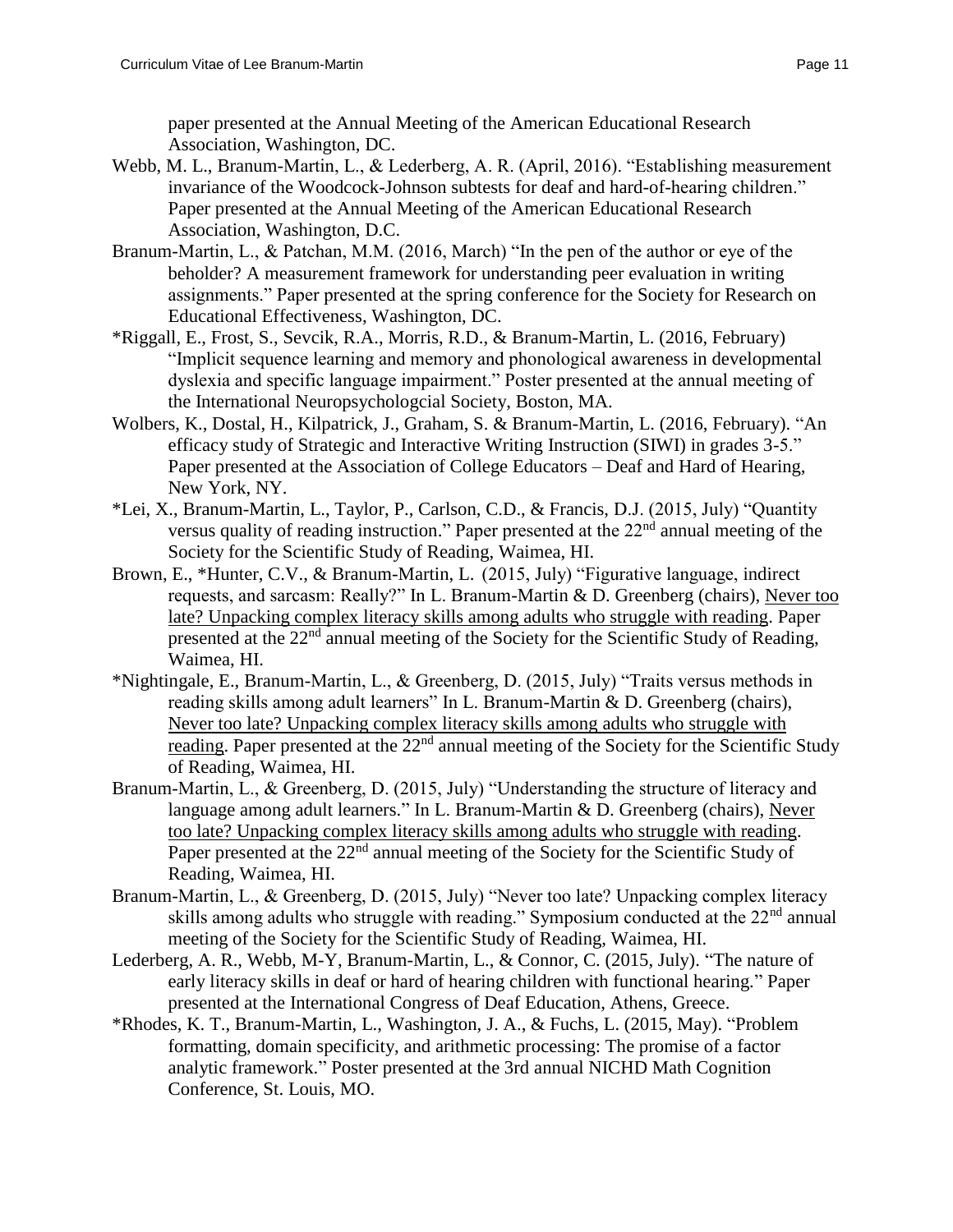- Webb, M.Y., Lederberg, A., & Branum-Martin, L. (2015, March) "Dimensionality and measurement invariance on the Woodcock-Johnson Letter-Word Identification for deaf and hard-of-hearing children." Poster presented at the biennial meeting of the Society for Research in Child Development, Philadelphia, PA.
- \*Stanzione, C., Lederberg, A., & Branum-Martin, L. (2015, March) "The development of theory of mind in deaf, hard-of-hearing, and hearing children." Poster presented at the biennial meeting of the Society for Research in Child Development, Philadelphia, PA.
- \*Rhodes, K.T., Branum-Martin, L., Washington, J., & Patton-Terry, N. (2015, March) "Scoring the Diagnostic Evaluation of Language Variation Screening Test (DELV-S): Investigating a polytomous scoring scheme." Poster presented at the biennial meeting of the Society for Research in Child Development, Philadelphia, PA.
- Lederberg, A., Schick, B., Webb, M.Y., Antia, S., Easterbrooks, S., Kushalnagar, P., Connor, C., Branum-Martin, L. (2015, March) "Development of language, reading, and phonological awareness in deaf and hard-of-hearing children." In A. Lederberg & B. Schick (chairs), Language and Literacy Development of Deaf and Hard-of-Hearing Children in the 21st Century: An International Perspective. Paper presented at the biennial meeting of the Society for Research in Child Development, Philadelphia, PA.
- Branum-Martin, L., Mehta, P.D., Taylor, W.P., Carlson, C.D., \*Lei, X., \*Hunter, C.V., & Francis, D.J. (2015, March) "How do we match instructional effectiveness with learning curves?" Paper presented at the spring conference for the Society for Research on Educational Effectiveness, Washington, DC. ERIC: ED562339.
- Branum-Martin, L., Mehta, P.D., Taylor, W.P., Carlson, C.D., \*Hunter, C.V., & Francis, D.J. (2014, September) "The structure and impact of instruction upon student growth in reading." Poster presented at the Developmental Methodology meeting of the Society for Research in Child Development, San Diego, CA.
- Ming, M., Branum-Martin, L., & Tao, S. (2014, July) "The constructs of phonological awareness in Chinese and English among native Chinese speaking children who learn English as a second language." Poster presented at the 23rd Biennial Conference of the International Society for the Study of Behavioral Development, Shanghai, China.
- Branum-Martin, L., Mehta, P.D., Taylor, W.P., Carlson, C.D., & Francis, D.J. (2014, July) "The structure, stability, and impact of quality reading instruction in grades one to two." Paper presented at the 21<sup>st</sup> annual meeting of the Society for the Scientific Study of Reading, Santa Fe, NM.
- Branum-Martin, L., Nanda, A., Greenberg, D., Morris, R.D., & Li, H. (2014, July) "The psychometric qualities of educational tests for adult learners." Paper presented at the 21<sup>st</sup> annual meeting of the Society for the Scientific Study of Reading, Santa Fe, NM.
- \*Foster, M. E., Branum-Martin, L., Sevcik, R.A., & Morris, R.D. (2014, May) "Investigation of treatment effects and measurement bias for mathematics achievement in children with mild disabilities." Paper presented at the Modern Modeling Methods conference, Storrs, CT.
- Lederberg, A., Webb, M., Schick, B., Kushalnagar, P., Connor, C., Antia, S., Easterbrooks, S. & Branum-Martin, L. (2014, April). "Development of language and literacy in deaf and hard of hearing elementary school children." In P. Kushalnagar (Chair), Language and literacy learning of deaf and hard-of-hearing children. Symposium conducted at the annual meeting of the American Educational Research Association, Philadelphia, PA.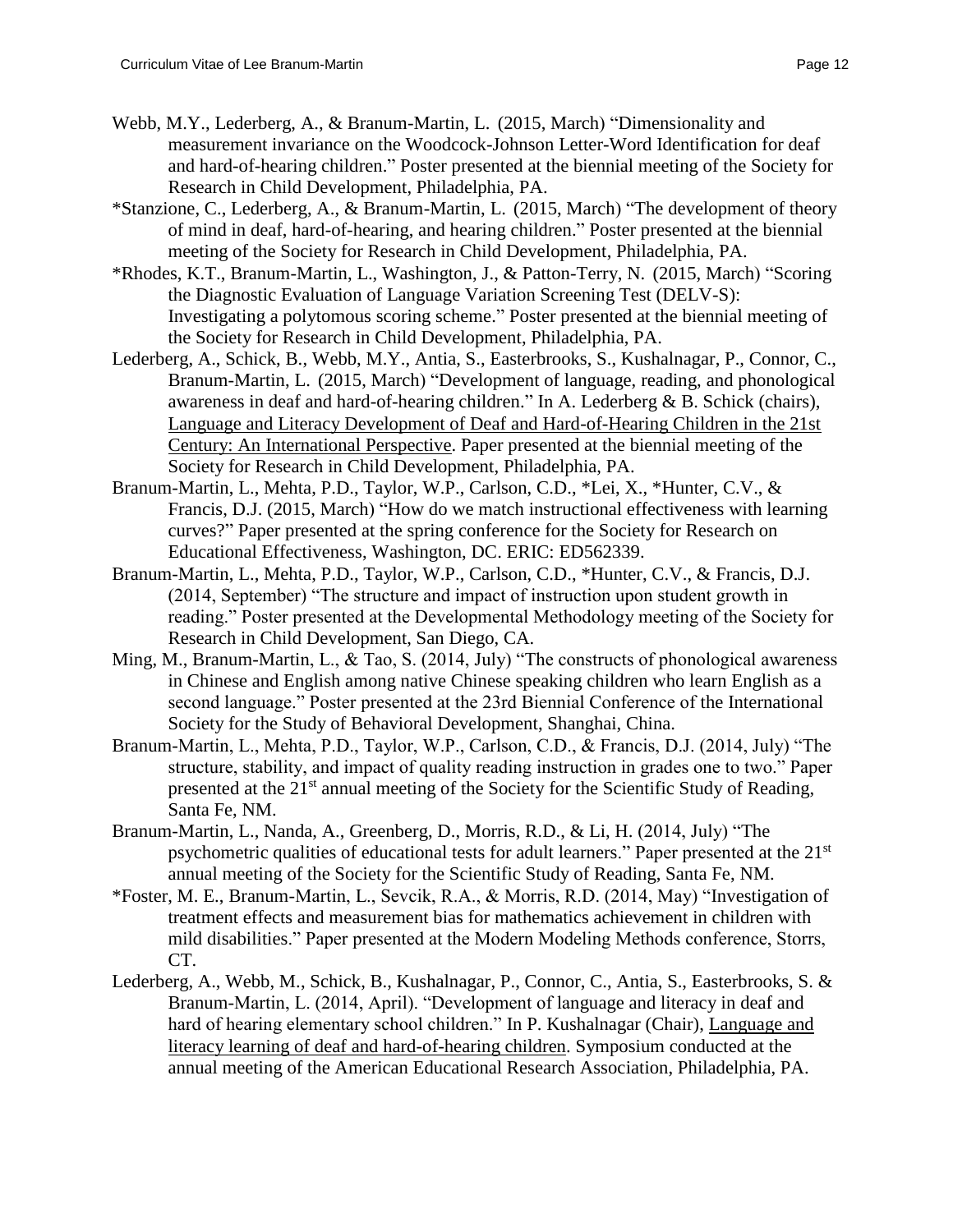- Taylor, W.P. & Branum-Martin, L. (2014, March) "Adding the power of DataFlux to SAS programs using the DQMATCH function." Paper presented at the SAS Global Forum, Washington, DC.
- \*Nightingale, E., Greenberg, D., & Branum-Martin, L. (2014, February) "Measuring silent word reading fluency in adults who struggle with reading." Paper presented at the  $37<sup>th</sup>$  annual meeting of the Eastern Educational Research Association, Jacksonville, FL.
- Branum-Martin, L., Tao, S., & Garnaat, S. (2013, July) "Bilingual phonological awareness: examining the evidence for latent relations." Paper presented at the  $20<sup>th</sup>$  annual meeting of the Society for the Scientific Study of Reading, Hong Kong, China.
- Branum-Martin, L., Mehta, P.D., & Francis, D.J. (2013, February) "Language and literacy over time in classrooms and schools." In R. Silverman (chair), Unpacking the effects of language proficiency on reading among at-risk English learners. Paper presented at the 21st Pacific Coast Research Conference, San Diego, CA.
- Branum-Martin, L., Francis, D.J., & Farran, L.K. (2012, July) "Phonological awareness in Spanish and English among Spanish-speaking first graders in Mexico and the US." Paper presented at the 19<sup>th</sup> annual meeting of the Society for the Scientific Study of Reading, Montreal, Canada.
- Webb, M.Y., Lederberg, A.R., Connor, C.M., & Branum-Martin, L. (2012, July) "The nature of early literacy skills in deaf or hard of hearing children" Paper presented at the 19<sup>th</sup> annual meeting of the Society for the Scientific Study of Reading, Montreal, Canada.
- Branum-Martin, L., Mehta, P.D., Carlson, C.D., Francis, D.J. (2012, March). "Instructional variability in bilingual education programs: time of year, raters, and content." Paper presented at the spring conference for the Society for Research on Educational Effectiveness, Washington, DC. ERIC: ED530610.
- Branum-Martin, L., Mehta, P.D., & Francis, D.J. (2012, February). "An item response model for home language preference surveys." Poster presented at the Society for Research in Child Development 2012 Themed Meeting: Developmental Methodology, Tampa, FL.
- Branum-Martin, L. (2012, February). "Evaluating progress monitoring instruments." In A. Gandhi (chair) Promoting the Development and Use of Evidence-Based Tools and Interventions for Implementing Response-to-Intervention. Paper presented at the Twentieth Annual Pacific Coast Research Conference, Coronado, CA.

## **SERVICE AND CONSULTATIONS**

National Organizations and Funded Research

**Associate Editor,** *Journal of Educational Psychology*, 2018-2019.

## **Editorial Board Member:**

*Journal of Educational Psychology,* 2013-2018, 2020-present.

*Journal for Research on Educational Effectiveness,* 2013-2016, 2016-2019, 2019-2022. *Journal of Learning Disabilities,* 2014-present. *Elementary School Journal,* 2009-2015.

# **Consulting Editorial Board Member**:

*Child Development,* 2013-2016.

*Learning Disabilities Quarterly,* 2019-2022.

**Principal Member, Institute of Education Sciences' Early Intervention & Early Childhood** Education Review Panel, 2012-2015; 2015-2018.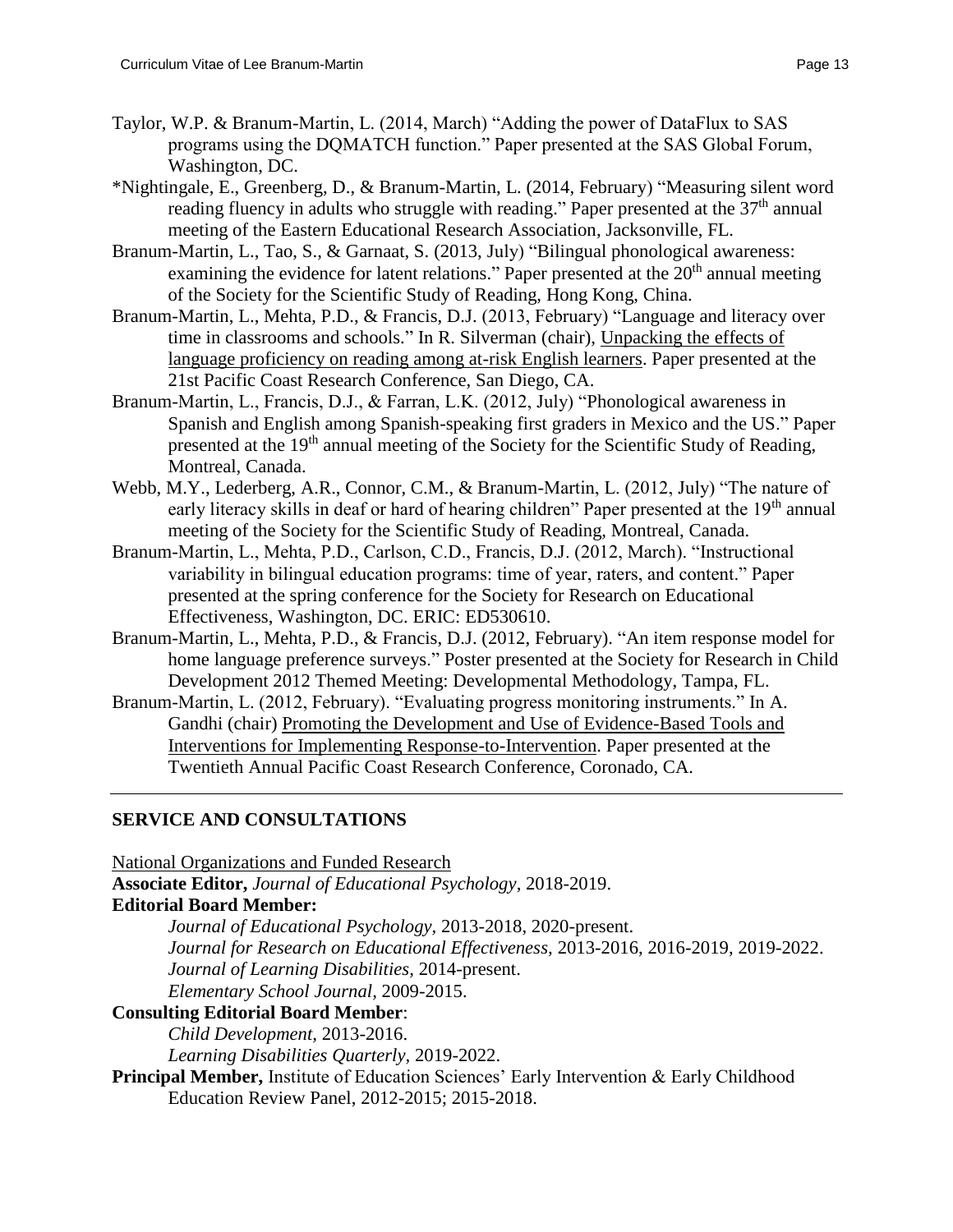- **Panel Chair fill-in**, Institute of Education Sciences' Early Intervention & Early Childhood Education Review Panel: Feb 2020.
- **Reviewer**, Institute of Education Sciences' Early Intervention & Early Childhood Education Review Panel: Oct 2011; Feb 2020; Feb 2021.
- **Reviewer,** American Psychological Association Science Directorate's Dissertation Research Awards, 2018, 2019, 2020.
- **Reviewer**, National Institute of Health/ National Institute of Child Health & Human Development Learning Disabilities Innovation Hub Review Panel: Sep 2016.
- **Reviewer**, Institute of Education Sciences' Early Learning Networks Review Panel: Oct 2015.
- **Reviewer**, National Science Foundation, Research on Education and Learning Program: March 2014.
- **Invited Participant,** *Cognition Workshop for the NICHD Vision Process*, March 2011. [http://www.nichd.nih.gov/vision/vision\\_themes/cognition.cfm](http://www.nichd.nih.gov/vision/vision_themes/cognition.cfm)
- **Member**, *Progress Monitoring Technical Review Committee* for the National Center on Intensive Intervention, 2012 – 2021.
- **Member**, *Progress Monitoring Technical Review Committee* for the National Center on Response to Intervention, 2009 – 2012.
- **Voting Member,** Society for the Scientific Study of Reading, 2011 present.
- **Reviewer**, Society for the Scientific Study of Reading Conference, 2015 present.
- **Member**, Awards Committee for the Society for the Scientific Study of Reading Conference,  $2015 - 2019$ .
- **Reviewer**, Society for Research on Educational Effectiveness, Spring Conference, 2014, 2019.
- **Section Chair**, Instructional Improvement, Society for Research on Educational Effectiveness Spring 2013 Conference
- **Reviewer**, American Educational Research Association, Annual Meeting, 2008, 2011.
- **Reviewer**, Society for Research on Educational Effectiveness, Fall Conference, 2011.
- **Reviewer**, Society for Research on Educational Effectiveness, Spring Conference, 2011.
- **Member**, *Reading First Data Working Group* meeting to address methodological issues in the several states who received federal funding (2005 - 2007).
- **Discussion Chair** (2000 March). "Measuring states: What are the problems in measuring states and how can they be overcome?" Open session conducted at The Ken Smith Memorial Conference: Reversal Theory, Bristol, England.

Ad Hoc Reviewer (selected):

*Scientific Studies of Reading, Reading and Writing, Applied Psycholinguistics, Educational Psychology Review*.

University and Local Professional Organizations (2012 and later)

- Member (Aug 2018 pres) GSU Advanced Language and Literacy Science Graduate Certificate Committee.
- Member (Oct 2017 pres) GSU Psychology Department Promotion & Tenure Committee.
- Chair (Jan 2019 Mar 2019) GSU Psychology Department Promotion & Tenure third year review subcommittee.

Member (Oct 2017 – pres) GSU Psychology Department Diversity Committee.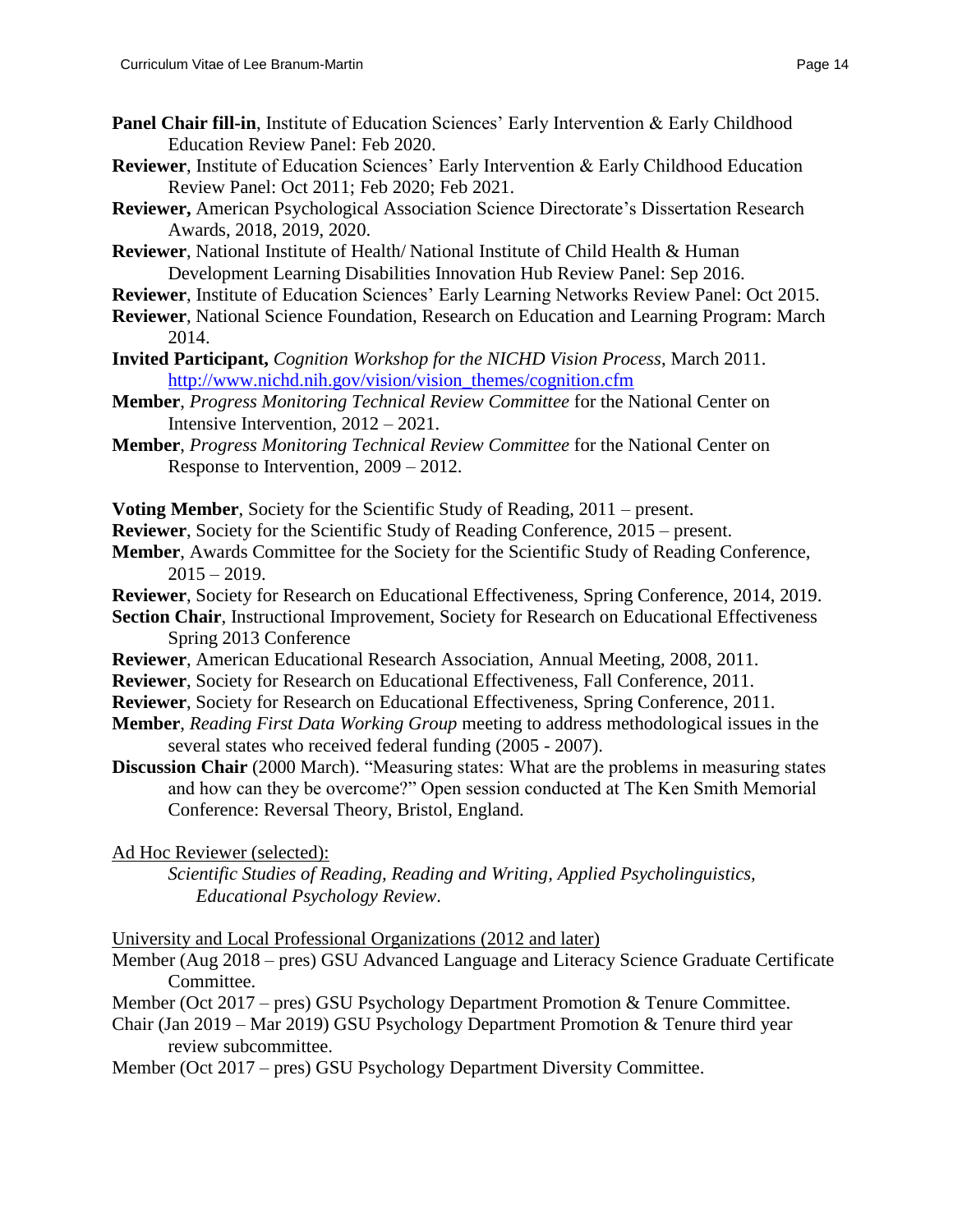- Member (Aug 2017 pres) GSU Quantitative and Statistical Sciences (Quest) Steering Committee
- Member (Aug 2019 May 2020) GSU Psychology Department Executive Committee.
- Member (Aug 2017 Feb 2019) GSU Quantitative and Statistical Sciences (Quest) Faculty Search Committee
- Romski, M. & Branum-Martin, L. (2018, Oct). "Forum on emerging trends in publishing." Discussion conducted at the Works In Progress series of the Center for Research on Atypical Development and Learning, Georgia State University, Atlanta, GA.
- Discussion leader (2017, October 11) "Longitudinal methods." Developmental Seminar at GSU Department of Psychology, Atlanta, GA.
- Discussion leader (2017, November 29) "Person-specific methods." Developmental Seminar at GSU Department of Psychology, Atlanta, GA.
- Member (Aug 2016 Oct 2016) GSU Psychology clinical faculty search committee.
- Branum-Martin, L., & Patchan, M.M. (2016, Jan). "A measurement model to assess bias, construct validity, and effectiveness in peer evaluations of writing." Paper presented at the Language and Literacy Research Forum, Atlanta, GA.
- Review Panel Member (2013 present), GSU Language and Literacy Seed Grants.
- Branum-Martin, L., & Patchan, M.M. (2015, Dec). "A measurement model to assess bias, construct validity, and effectiveness in peer evaluations of writing." Poster presented at the Atlanta Computational Social Science Workshop, Atlanta, GA.
- Affiliated Faculty (2015 present) GSU Adult Literacy Research Center (D. Greenberg, director).
- Affiliated Faculty (2015 present) GSU Urban Child Study Center (G. Bingham, director).
- \*Sun, C., Branum-Martin, L., & Tao, S. (2015, April). "The structure of phonological awareness in Chinese and English among Chinese children." Poster presented at the 4<sup>th</sup> annual Georgia State University Language and Literacy Initiative Conference.
- \*Rhodes, K. T., Branum-Martin, L., Washington, J. A., & Fuchs, L. (2015, April). "Problem formatting, domain specificity, and arithmetic processing: The promise of a factor analytic framework." Poster presented at the 4<sup>th</sup> annual Georgia State University, Language and Literacy Initiative Conference.
- Member (Oct 2014 Jan 2015) GSU Psychology clinical faculty search committee.
- Presenter (2014, October) "A Measurement Model for Classroom Instruction and Student Growth Across Years." Invited presentation for Quantitative Brown Bag, Georgia Institute of Technology, Atlanta, GA.
- Presenter (2014, October) "Exploration Goal Grants for IES." Invited presentation for IES Grant Writing Seminar, Columbus State University, Columbus, GA.
- Presenter (2014, February) "Lessons for School Effectiveness from Bilingual Research." Invited presentation for Professional Development Wednesday, College of Education, Georgia State University, Atlanta, GA.
- Member (Aug 2013 Jan 2014) GSU Psychology clinical faculty search committee.
- Member (Sep 2013 Jan 2014) GSU Educational Policy Studies faculty search committee.
- Presenter (2013, September) "The identification of disabilities: Issues for theory and methods." Invited presentation for the Works In Progress series of the Center for Research on Atypical Development and Learning, Georgia State University, Atlanta, GA.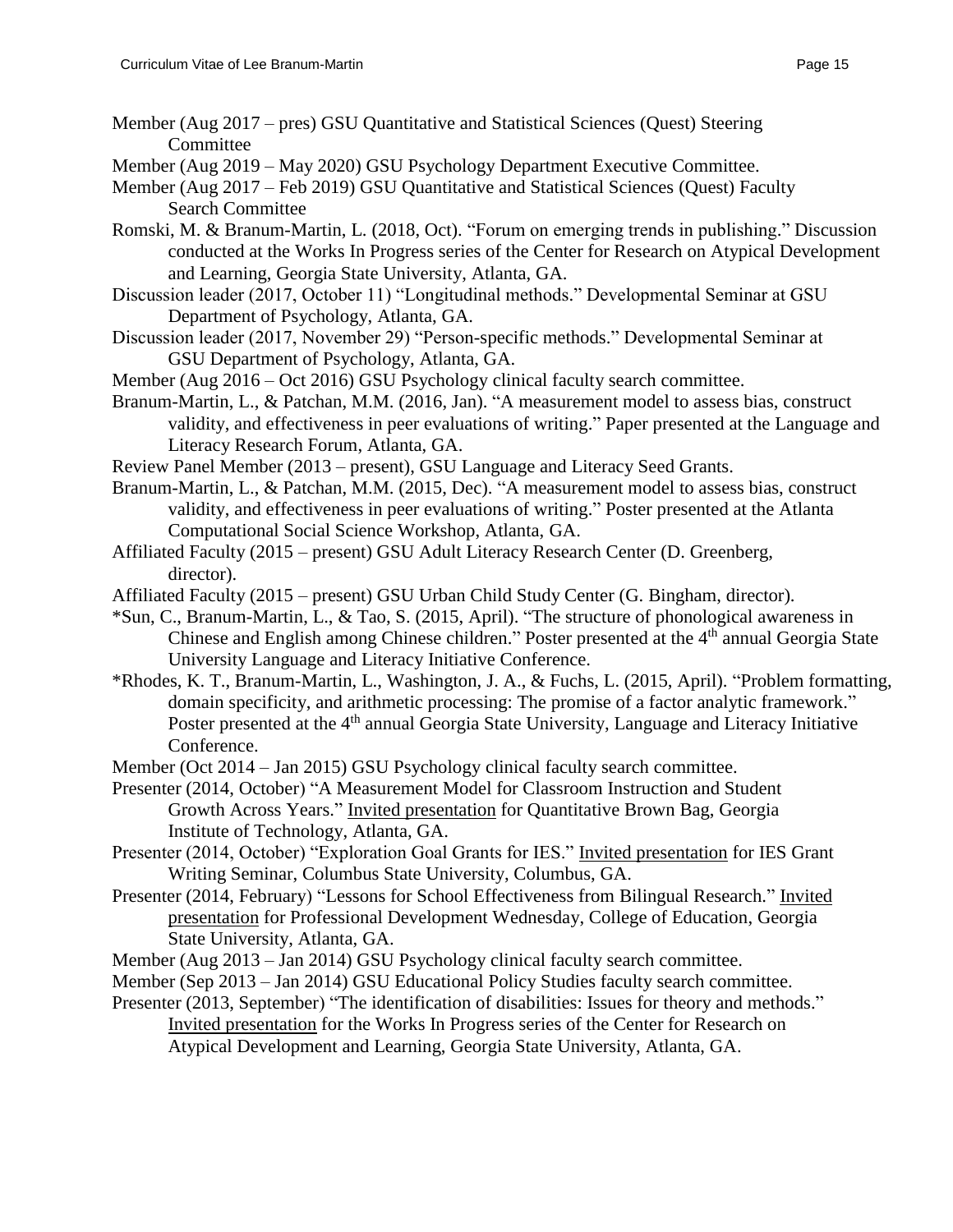- Presenter (2013, April 16). "A conceptual introduction to multilevel models as structural equations." Invited workshop for GSU Educational Psychology Doctoral Student Association, Atlanta, GA.
- Presenter (2012, September 14) "English immersion versus primary language program effects for growth in Spanish and English letter-word identification among children, classrooms, and schools" Presentation to Developmental Seminar at GSU Department of Psychology, Atlanta, GA.

## **UNIVERSITY TEACHING EXPERIENCE**

#### **Graduate**

Georgia State University

Psychological Research Statistics III (PSYC 8430), Spring 2016, Spring 2017, Fall 2017, Fall 2018, Fall 2019

Longitudinal Data Analysis (PSYC 9900), Fall 2016, Spring 2019, Spring 2020.

Advanced Psychometrics for Language & Literacy (PSYC 9900L/9910), Fall 2014.

guest lecture on psychometrics in Language Assessment for M. Romski, 2019.

guest lecture on longitudinal models in Multilevel Models for H. Li, 2012.

#### University of Houston

guest lecture on design and measurement in Developmental Psychology for H. Yoshida, 2011 guest lecture on growth modeling in Multilevel Models for P. Mehta, 2010

guest lecture on validity in Psychometrics for P. Mehta, 2008, 2009

Advanced Educational & Psychological Measurement (EPSY 8300), Spring 2002 (assistant) Inferential Statistics in Education (EPSY 8322), Spring 2000 (assistant)

### **Undergraduate**

Georgia State University

Advanced Research Design and Analysis, Critical Thinking through Writing (PSYC 3530), Fall 2012, Fall 2013, Spring 2017, Spring 2020. guest lecture on bilingual research for K. Darnell, November 15, 2012.

### **Post-doctoral Mentoring**

Abigail A. Allen (Assistant Professor, Clemson University) 2020 – 2024. Jeremy Miciak (Research Assistant Professor, Texas Institute for Measurement, Evaluation, and Statistics) 2017 – 2020. Hongli Li (Assistant Professor, GSU Educational Policy Studies) 2013 – 2017. Mi-Young Webb (Research Scientist, GSU Educational Psychology) 2012 – 2017. Melissa Patchan (Research Associate, GSU Educational Psychology) 2015.

### **Foreign mentoring**

Opponent in thesis defense for Hilde Gunnerud (Oct 2020 – Feb 2021), University of Stavanger, Norway. "Bilingualism: Advantages and Disadvantages in Cognitive Processing, Language and Reading Comprehension."

### **Thesis and Dissertation Committee Memberships**

Georgia State University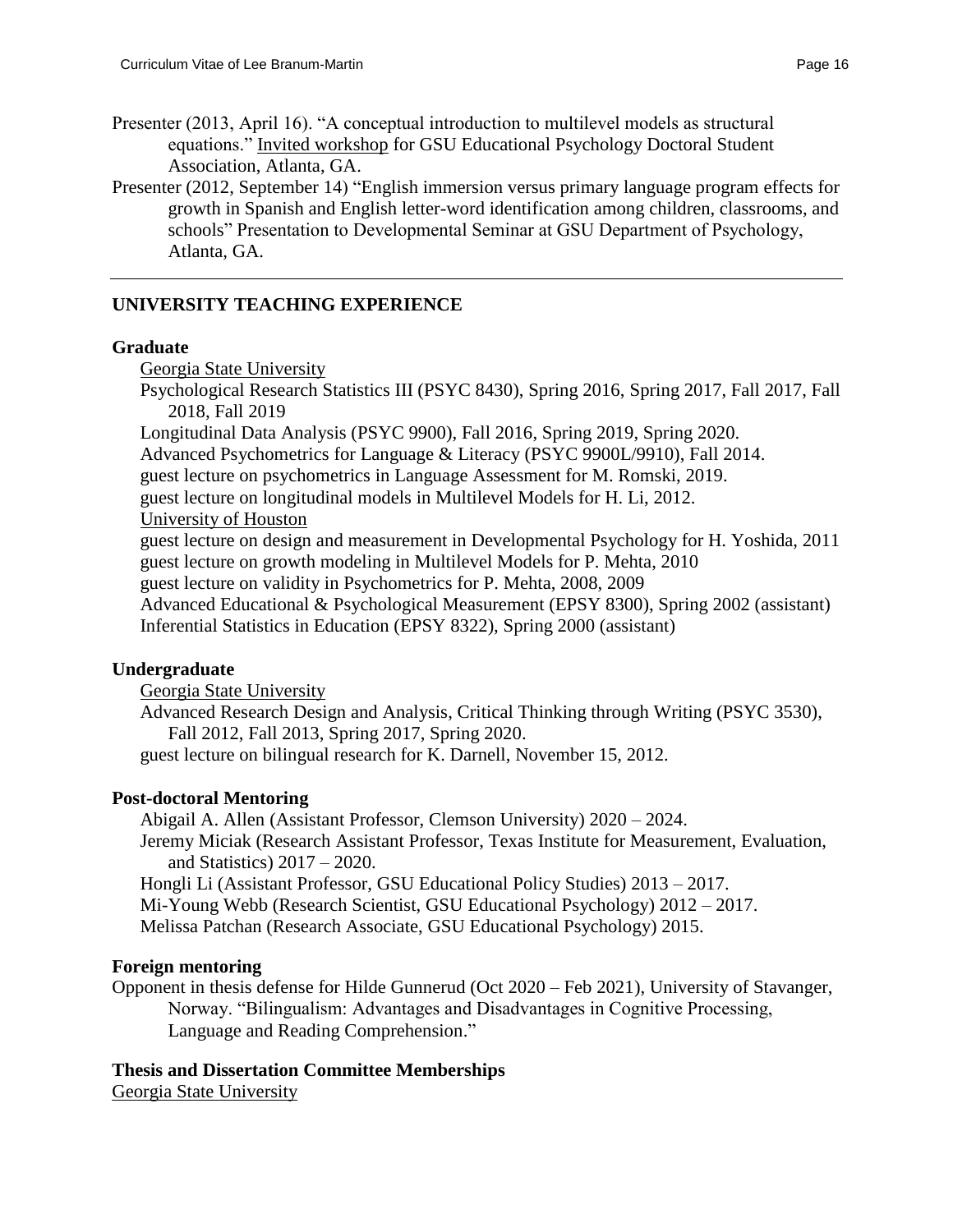Zhang, X. (Jul 2019 – pres., Ph.D. dissertation)

- Snook, D. (Jun 2019 pres., Ph.D. dissertation) "Fear and loathing: Risk perception for terrorism and its relationship with Islamophobic attitudes and behaviors."
- Riggall, E. A. (Apr 2019 Jul 2020, Ph.D. dissertation) "The factor structure of verbal learning and memory and its relation to text reading comprehension in children with developmental dyslexia."
- Ronkin, E. (Feb 2018 Jul 2020, Ph.D. dissertation) "Sex differences in social communication behaviors in toddlers with suspected autism spectrum disorder."
- Kaczkowski, W. (Jan 2019 Mar 2020, Ph.D. dissertation) "Impact of perceived peer attitudes and social network diversity on violent extremist behavioral intentions."
- Fodeman, A. (Nov 2018 May 2020, M.A. thesis) "Measuring the thresholds of extremism: testing for measurement invariance between Muslim converts and Muslim non-converts of radicalism with an ordinal model."
- Clevinger, A. (Feb 2018 Apr 2020, Ph.D. dissertation) "An investigation of criminal face bias in the Innocence Project cases."
- Sun, C. (Apr 2019 Dec 2019, Ph.D. dissertation **chair**) "The structural relation between oral language and reading comprehension: a secondary data analysis within a latent variable framework."
- Winter, R. (Apr 2018 Jun 2019, Ph.D. dissertation) "The relation between working memory and reading intervention outcomes in children with developmental dyslexia."
- Snook, D. (Nov 2017 Oct 2018, M.A. thesis) "Zeal of the convert? Comparing the structure of Islamic religiousness between convert and non-convert Muslims."
- Kim, M. (Apr 2017 Apr 2019, Ph.D. dissertation) "Assessing second language writing development in higher education: A longitudinal study."
- Nightingale, E. (Jan 2017 Aug 2019, Ph.D. dissertation **co-chair**) "An item-level and test-level analysis of struggling adult learners' performance on reading assessments."
- Hodges, L. (Feb 2018 Aug 2018, Ph.D. dissertation **chair**) "Longitudinal structure of expressive and receptive language among young children: An examination of the Preschool Language Scale-5."
- Riggall, E. A. (Jan 2016 Apr 2017, M.A. thesis) "Implicit sequence learning in children with dyslexia with and without language impairment."
- Lei, X. (Dec 2015 Oct 2016, Ph.D. dissertation) "The variation of teachers' classroom observation ratings across multiple classrooms."
- Rhodes, K. (Dec 2014 Jul 2015, Ph.D. dissertation **co-chair**) "Problem formatting, domain specificity, and arithmetic processing: The promise of a factor analytic framework."
- Fritz, C. (August 2013 Jul 2015, Ph.D. dissertation) "Modeling reading constructs with struggling readers at different ages."
- Foster, M. (June 2013 January 2014, Ph.D. dissertation) "The nature of mathematics achievement and response to instruction in children with mild disabilities."
- Stanzione, C. (May 2013 Aug 2014, Ph.D. dissertation **co-chair**) "The development of theory of mind in deaf, hard of hearing, and hearing preschool children."
- Mansour, S. (May 2013 February 2014, Ph.D. dissertation) "Language and literacy multilevel constructs in young nonmainstream American English speakers: Examining relationships between latent variables"
- Nightingale, E. (Jan 2013 Jul 2014, M.S. thesis **co-chair**) "Measuring silent word reading fluency in adults who struggle with reading."